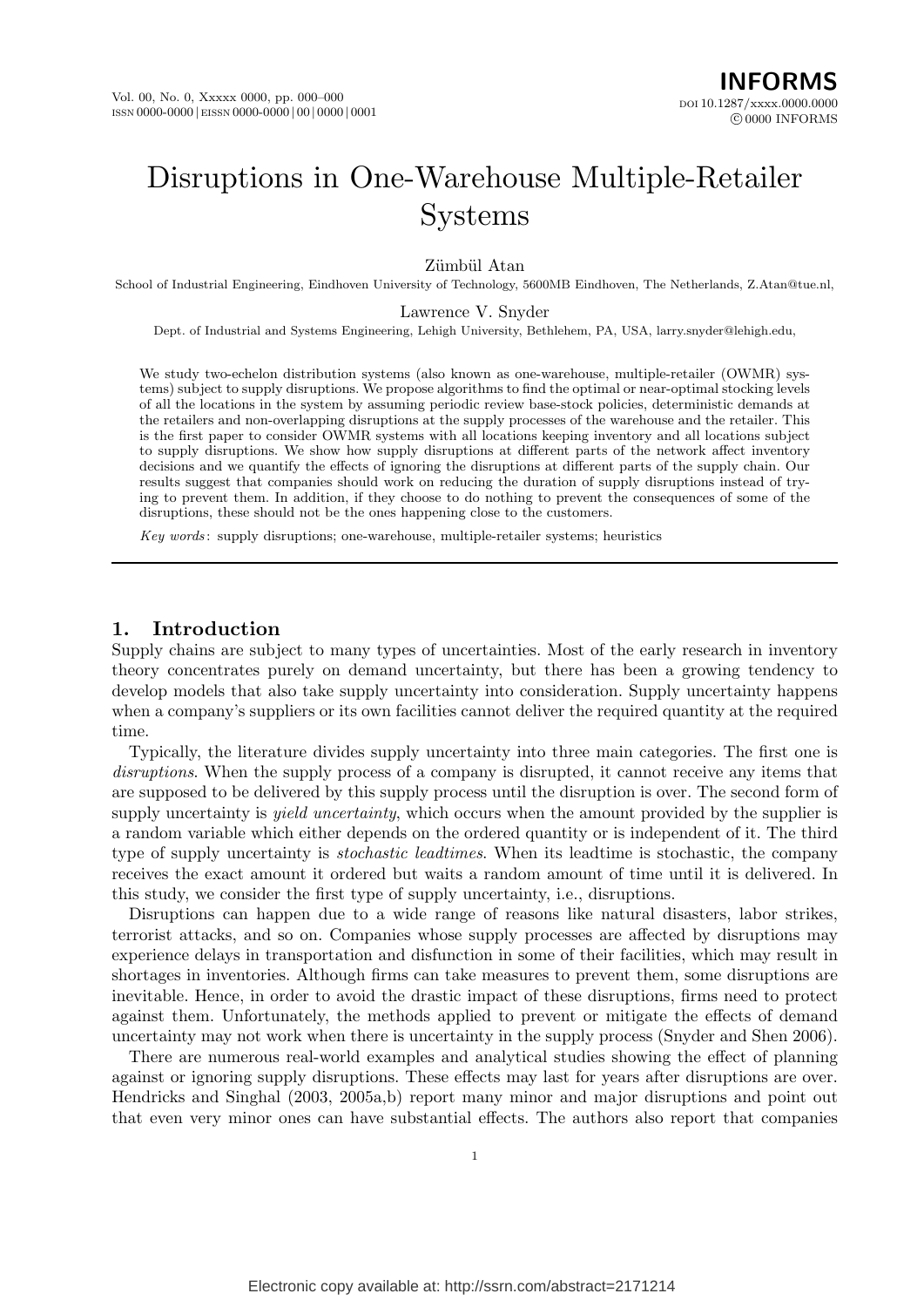did not quickly recover from these negative consequences. Their findings suggest that, even if they can't be prevented, it is crucial for companies to plan ahead of time to minimize the damage caused by supply disruptions. There are multiple tactics that companies can choose from for managing the risk of disruptions (Tomlin 2006). The most appropriate tactic for mitigating the effect of disruptions depends both on the nature of disruptions and the long-term goals of companies. In this study, we assume that the company under consideration uses inventory mitigation as its tactic.

The effect of disruptions in multi-echelon inventory systems can be more severe than in singlelocation systems. In multi-echelon systems, a disruption in the supply process of a location can impact all the other locations. Some of them may not receive inventories they request and the others may need to carry excess inventories that they originally planned to send if disruptions did not happen. For effective management of multi-echelon inventory systems subject to disruptions, all locations need to develop strategies for protecting against the damages caused by disruptions. In general, the analysis of multi-echelon supply chains is harder than the analysis of single-stage systems. Considering the possibility of disruptions makes the problem even harder. In the literature, there are very few studies that consider disruptions in multi-echelon systems. In fact, this is the first study to consider one-warehouse multiple-retailer (OWMR) systems with all the locations keeping inventory and all the locations subject to supply disruptions.

Assuming constant disruption and recovery probabilities, deterministic customer demands and linear unit holding and backordering costs, we determine expressions for the average cost functions when retailers are identical and non-identical. The optimum stocking policy for this system is unknown, so we assume that each location follows a base-stock policy for replenishing its inventories. We develop expressions (exact or approximate) for the optimal base-stock levels of all the locations. Via numerical analysis, we analyze the effects of ignoring disruptions at the different parts of the system and we study the sensitivity of the optimal inventory decisions to the disruption and recovery probabilities.

The structure of this paper is as follows. In Section 2, we review relevant literature in the field of supply disruptions. In Section 3, we analyze the effects of supply disruptions on optimal inventory decisions when all the retailers are identical. In Section 4, we relax the assumption of identical retailers. We present the results of our computational analysis, including sensitivity analysis to demonstrate the effect of different system parameters on the optimal order-up to levels and optimal average costs, in Section 5. In addition, we provide some managerial insights.

# 2. Literature Review

In this section, we briefly discuss the inventory models proposed in the literature for multi-echelon systems subject to supply disruptions. We refer the reader to Vakharia and Yenipazarli (2008) and Snyder et al. (2012) for comprehensive reviews of the literature on supply disruptions. In addition, Atan and Snyder (2012a) and Atan and Snyder (2012b) review inventory models with disruptions, Yano and Lee (1995) review yield uncertainty and Nahmias (1979) reviews stochastic leadtimes.

For disruption-safe serial systems with constant replenishment leadtimes and linear holding and backordering costs, Clark and Scarf (1960) prove the optimality of echelon base-stock policies and provide a recursive algorithm to solve for the base-stock levels of all the locations in the system. Introducing supply disruptions at all nodes of this system, DeCroix (2012) proves the optimality of echelon base-stock policies for Bernoulli disruptions. For the same system with disruptions that are governed by a DTMC, the author proves the optimality of state-dependent base-stock policies and shows that the base-stock level of a node depends on the state of the disruption process at the node itself and all the remaining downstream locations.

Schmitt et al. (2010a) consider a distribution system but allow inventory to be held only at one echelon. This effectively reduces the system to copies of single-echelon systems, unlike our model. The authors consider two scenarios. The first one is a centralized system in which only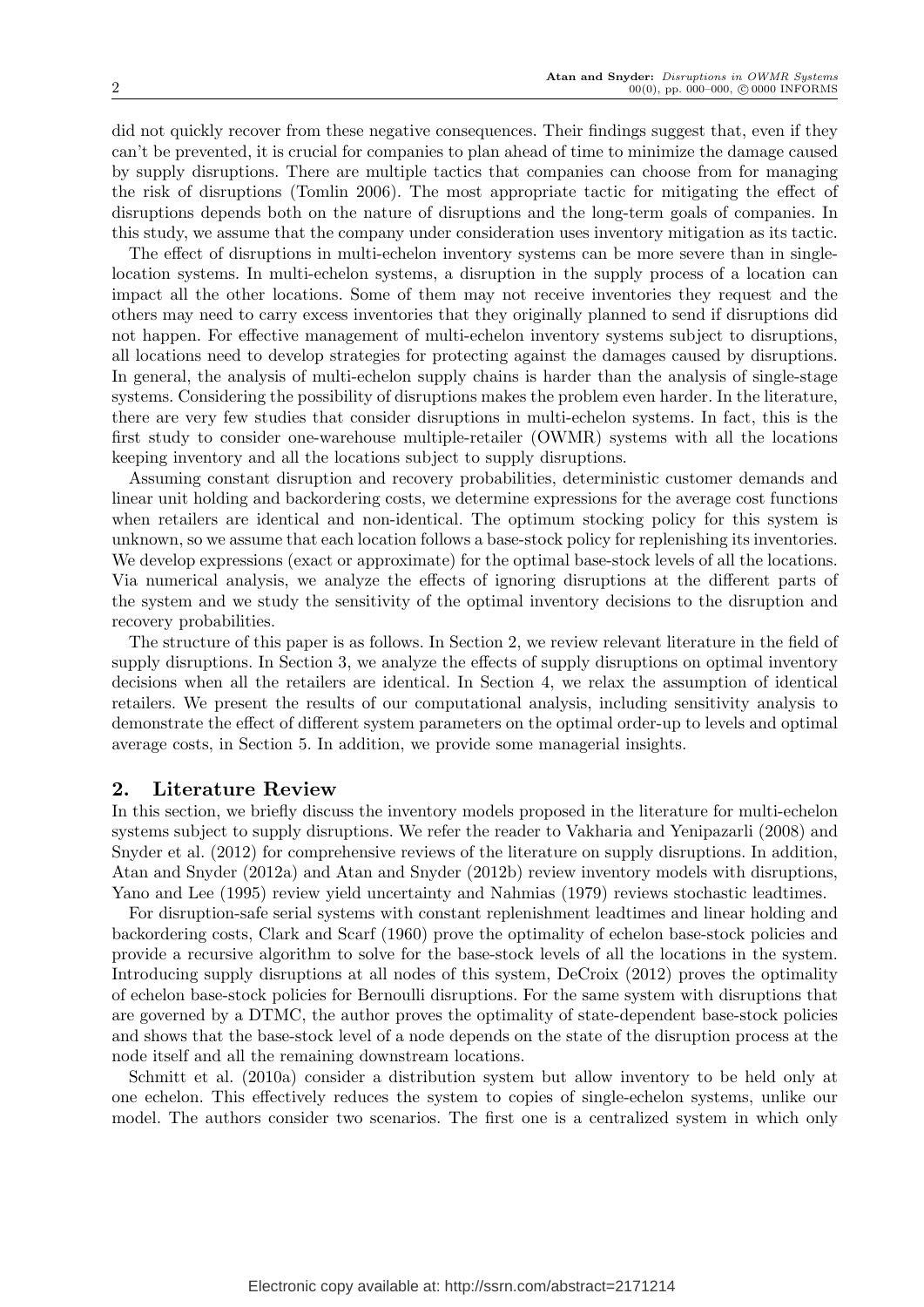the warehouse stocks inventories and the second one is a decentralized system in which only the retailers stock inventories. Assuming that supply disruptions affect only the locations keeping inventory, the authors prove that the variance of the cost is higher for the centralized system while the expected costs are the same for the two systems. This is called the risk-diversification effect. Hence, in contract to distribution systems subject to demand uncertainty, decentralized systems are preferable for systems subject to supply disruptions.

Our paper contributes to the literature by being the first to consider OWMR systems with all locations keeping inventory and all locations subject to supply disruptions. By making a few simplifying assumptions, we show how supply disruptions at different parts of the network affect inventory decisions. In addition, we quantify the effects of ignoring the disruptions at different parts of the supply chain. Our results provide guidance to company managers by pointing out the disruption characteristics and parts of the supply chains which need to be considered to minimize the effects of the supply disruptions.

# 3. Disruptions in OWMR Systems with Identical Retailers

In this section we examine the impact of supply disruptions on locally controlled one-warehouse N-retailer systems. Each location monitors only its own inventory level. Retailers observe their demands and place orders with the warehouse. The warehouse observes the orders from each retailer and places its own order with an outside supplier, which is assumed to have infinite supply. Each location decides on its own order level. The inventory levels are reviewed periodically and a basestock policy is used for replenishment. The leadtimes are zero, which means that if an order is placed at period  $t$  and the upstream location has enough inventory to satisfy this order, items arrive at the beginning of period  $t + 1$ . Hence, the inventory/backorder level of the warehouse at period t affects the retailers' inventory/backorder levels at period  $t+1$ . Demand at each retailer is deterministic. For now, we assume that all retailers are identical and face deterministic demand of d per period. The identical-retailer assumption will be relaxed in Section 4.

A holding cost of  $h_0$  per unit per period is incurred at the warehouse. Similarly, a holding cost of  $h_r$  per unit per period is incurred at the retailers. We make no assumptions about the relative magnitude of  $h_0$  and  $h_r$ . Unmet demands are backordered and a stockout penalty of  $p_r$  per unit per period is incurred at each retailer. Incurred costs are calculated at the end of each period, after shipments.

Disruptions follow a random process governed by probability mass function  $\pi_{i,j}$ , where i and j are the number of consecutive disrupted periods at the supply processes of the warehouse and the retailers, respectively. We do not restrict the way these probabilities are calculated. In our numerical analysis, we model the disruptions using an infinite-state discrete-time Markov chain, but the following analysis is general enough to handle other types stationary processes. We assume that disruptions are independent over time. For now, we assume that a disruption at the retailers affects all the retailers simultaneously. This is a restrictive assumption and we make it for tractability reasons. However, there are many real-world examples justifying it. For example, if all retailers are under the same labor union, which might strike, then they all will be disrupted together. If all retailers are located close to each other, natural disasters might effect them all. We relax the assumption of simultaneous retailer disruptions in Section 4.

During disruptions in the supply process of the warehouse, the warehouse cannot receive any items from its supplier but it can ship to the retailers as long as it has enough inventory. On the other hand, during disruptions in the supply processes of the retailers, retailers cannot receive the items shipped by the warehouse and these items wait between the warehouse and the retailers and incur holding cost at a rate  $h_0$ . In order to simplify the analysis, we assume that disruptions at the warehouse and the retailers never overlap. In addition, each location has enough time to recover, i.e., go back to its non-disrupted inventory level, from the disruption before another one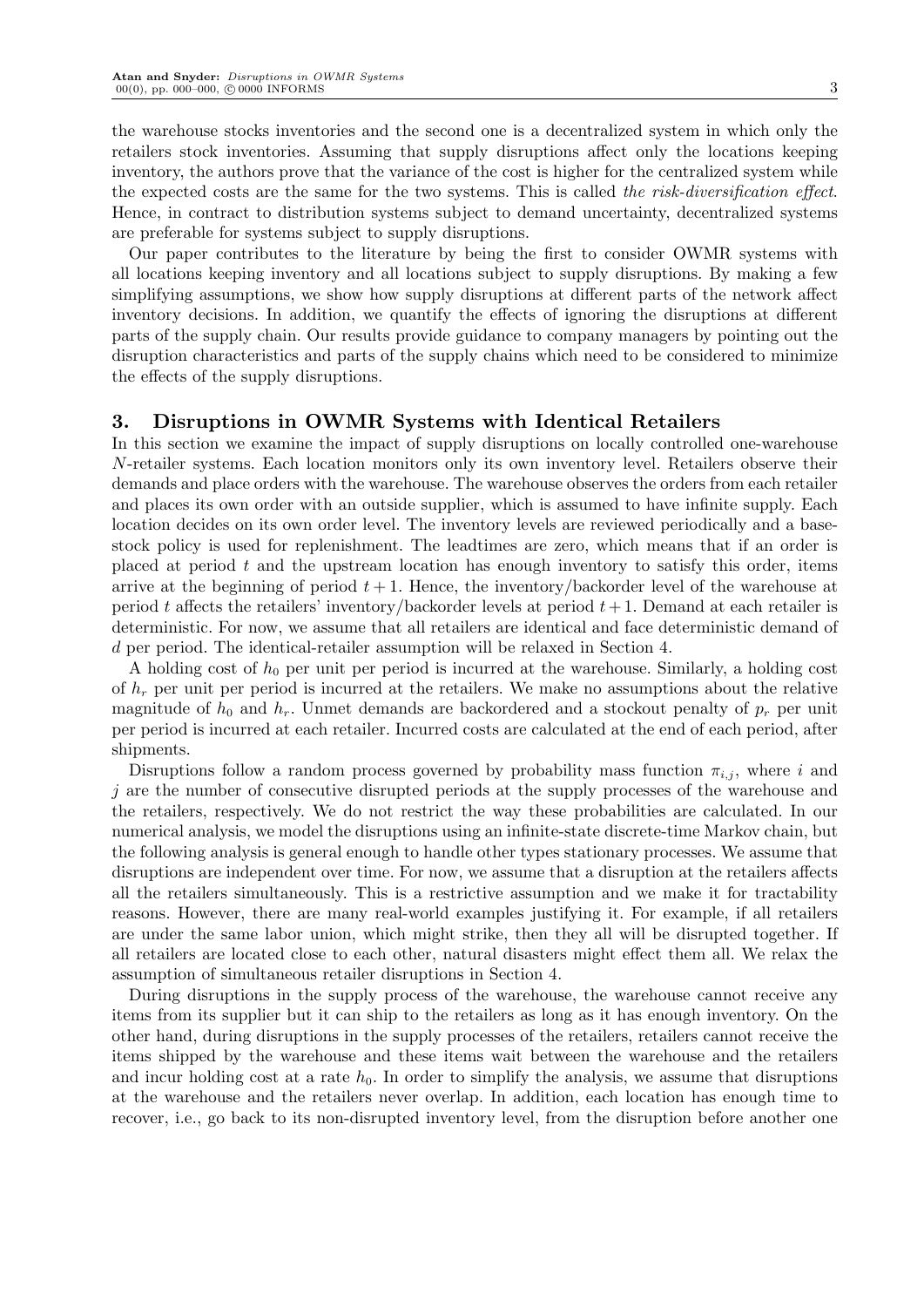happens. It is possible to provide a Markov chain model which formulates the general problem with overlapping disruptions. However, this formulation requires a state definition with many variables and does not add significantly to the results and insights of the paper.

## 3.1. Preliminaries

Due to our assumption of non-overlapping disruptions, we have  $\pi_{i,j} = 0$  if  $i, j > 0$ . We would like to find the optimal base-stock level for the warehouse,  $s_0^*$ , and the optimal base-stock level of the retailers,  $s_r^*$ . The expected cost of the system for any warehouse and retailer base-stock levels,  $s_0$ and  $s_r$ , is the following.

$$
C(s_0, s_r) = \pi_{0,0} \left[ h_0 s_0 + N \left( h_r \left[ s_r - d \right]^+ + p_r \left[ d - s_r \right]^+ \right) \right]
$$
  
+ 
$$
\sum_{i=1}^{\infty} \pi_{i,0} \left[ h_0 \left[ s_0 - iNd \right]^+ + N \left( h_r \left[ s_r - \frac{1}{N} (iNd - s_0)^+ - d \right]^+ + p_r \left[ d + \frac{1}{N} (iNd - s_0)^+ - s_r \right]^+ \right) \right]
$$
  
+ 
$$
\sum_{j=1}^{\infty} \pi_{0,j} \left[ h_0 \left( s_0 + jNd \right) + N \left( h_r \left[ s_r - (j+1)d \right]^+ + p_r \left[ (j+1)d - s_r \right]^+ \right) \right]
$$

The first line of the expected cost function is the cost incurred when none of the locations is disrupted times the probability of having no disruptions, i.e.,  $\pi_{0,0}$ . At the beginning of the nondisrupted period, the warehouse's base-stock level is  $s_0$ . It ships Nd units to the retailers. These units stay in the pipeline until the beginning of the next period. As stated before, the system incurs a holding cost for these items. Hence, the total holding cost for the items still at the warehouse and the items in the pipeline is  $h_0((s_0 - Nd) + Nd)$ . At the beginning of a non-disrupted period, each retailer has  $s_r$  units, and during this period customer demands for d units occur at each. Hence, the second expression inside the brackets in the first line is the total holding and penalty cost charged to the retailers.

The second line is the expected cost when disruptions happen in the supply process of the warehouse only. If positive,  $s_0 - iNd$  is the on-hand inventory at the warehouse and if negative, it is the backorders at the warehouse at the end of the  $i^{th}$  disrupted period. Therefore,  $h_0[s_0 - iNd]^+$ is the warehouse holding cost at the end of this period. The second expression inside the brackets is the total retailers' cost at the end of the i<sup>th</sup> disrupted period.  $\frac{1}{N}(iNd - s_0)^+$  is the warehouse backorders due to the demands of one of the retailers. The retailers are affected by these backorders in a similar way as retailers in OWMR systems with no disruptions (Zipkin 2000).

The last line is the expected cost for the case where disruptions happen in the supply processes of the retailers only. As stated before, the warehouse is not only charged the holding cost of its own inventory but it is also charged the holding cost of items that cannot be shipped to the retailers due to disruptions at their supply systems. Notice from the second expression inside the brackets that, during disruptions, the retailers can only use their own inventories to satisfy the customer demands. If they have excess inventories they pay holding costs and if they have backorders they pay penalty costs.

Before studying the expected cost function and finding the optimal base-stock levels, with the following theorem, we show that the cost function is piece-wise linear in  $s_0$  and  $s_r$  with the breakpoints at integer multiples of  $Nd$  and d, respectively.<sup>1</sup>

THEOREM 1.  $C(s_0, s_r)$  is a piece-wise linear function in  $s_0$  and  $s_r$  with breakpoints at integer multiples of  $N d$  and  $d$ , respectively.

This implies the following result.

<sup>1</sup> All the proofs are in the Appendix.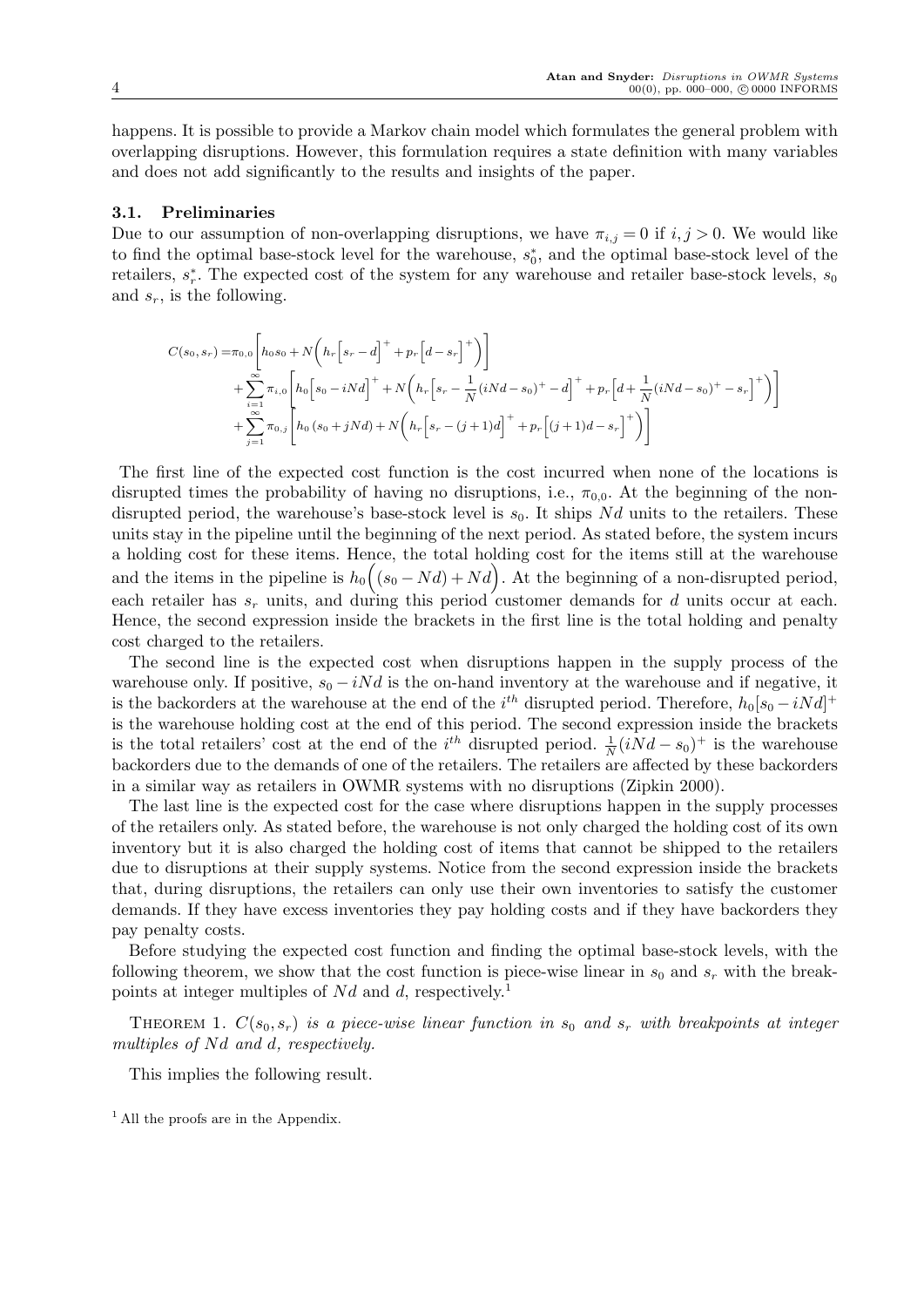COROLLARY 1. The optimal base-stock levels at the warehouse and the retailers are integer multiples of  $Nd$  and d, respectively.

We initially fix the warehouse base-stock level and find the corresponding optimal retailer basestock levels. Since the retailers are identical their optimal base-stock levels will be the same. From now on  $s_r^*(s_0)$  and  $C(s_0, s_r^*(s_0))$  represent the optimal retailer base-stock level when the warehouse base-stock level is fixed at  $s_0$  and the optimal expected cost for fixed  $s_0$ , respectively. (In the subsequent sections we find the optimal  $s_0$ .) The following theorem summarizes the results.

Theorem 2. When disruptions happen at the supply processes of both the warehouse and the retailers and  $s_0 = kNd$  with  $k \geq 0$ ,

1. The cost function  $C(s_0, s_r)$  is convex in  $s_r$ 

2.  $s_r^*(kNd) = m^*d$ , where  $m^*$  is the smallest integer  $m \ge 1$  to satisfy (2)

$$
\pi_{0,0} + \sum_{i=1}^{m+(k-1)} \pi_{i,0} + \sum_{j=1}^{m-1} \pi_{0,j} \ge \frac{p_r}{p_r + h_r}.\tag{1}
$$

Supply chains are globally dispersed and it is possible that only some of the players are subject to supply disruptions. If disruptions only happen at the supply process of the warehouse, we have  $\pi_{i,j} = 0 \ \forall j > 0.$  Let  $\pi_i = \pi_{i,0} \ \forall i \geq 0$  and define  $F(i)$  as the cumulative distribution function of  $\pi_i$ . Similarly, if disruptions only happen at the supply processes of the retailers, we have  $\pi_{i,j} = 0 \forall i > 0$ . Let  $\pi_j = \pi_{j,0}$   $\forall j \geq 0$  and define  $G(i)$  as the cumulative distribution function of  $\pi_j$ . Therefore, the warehouse [retailers] is [are] disrupted for precisely i [j] consecutive periods with probability  $\pi_i$  $[\pi_i]$  and it is [they are] disrupted for i [j] periods or fewer with probability  $F(i)$  [ $G(j)$ ]. We define  $F^{-1}(x) = \min\{i : F(i) \geq x\}$  as the inverse cumulative distribution function of  $\pi_i$  and similarly foe  $G^{-1}(x)$ .

Given these definitions, we can state the following Lemma.

Lemma 1. 1. If disruptions only happen at the supply process of the warehouse, then  $s_r^*(kNd) = m^*d$ , where  $m^*$  is the smallest integer  $m \ge 1$  to satisfy the inequality

$$
F\left(m+k-1\right) \ge \frac{p_r}{p_r + h_r}.\tag{2}
$$

2. If disruptions only happen at the supply processes of the retailers, then  $s_r^*(kNd) = m^*d$ , where  $m^*$  is the smallest integer  $m \geq 1$  to satisfy the inequality

$$
G\big(m-1\big) \ge \frac{p_r}{p_r + h_r}.\tag{3}
$$

According to the first part of this lemma, when the warehouse holds high amounts of inventory, a disruption in the supply system of the warehouse does not affect the retailers and it is enough for each retailer to hold only one period's demand worth of inventory. That is to say, for big  $k, s_r^*(s_0) =$ d. This claim is supported by (2). For any k that satisfies  $F(k-1) \geq \frac{p_r}{n+1}$  $\frac{p_r}{p_r+h_r}$ , we have  $s_r^*(kNd) = d$ . According to the second part of the lemma, when disruptions only happen at the supply processes of the retailers, the optimal retailer base-stock levels do not depend on the warehouse base-stock level. This result reflects the fact that during disruptions, the warehouse cannot send any inventories to the retailers, therefore, no matter how much stock it keeps, it does not benefit the retailers.

As a next step, we want to find an expression for the optimal warehouse base-stock level. Having bivariate random variables,  $\pi_{i,j}$ , prevents us from writing an expression for  $s_r^*(s_0)$  in closed form even assuming  $\pi_{i,j} = 0$  if  $i, j > 0$ . This is why we cannot write the cost function  $C(s_0, s_r^*(s_0))$  and find the optimal warehouse base-stock level. Hence, we analyze the original expected cost function  $C(s_0, s_r)$ . We check whether it is convex in  $s_0$  for a fixed value of  $s_r$ . For this, we need the following results.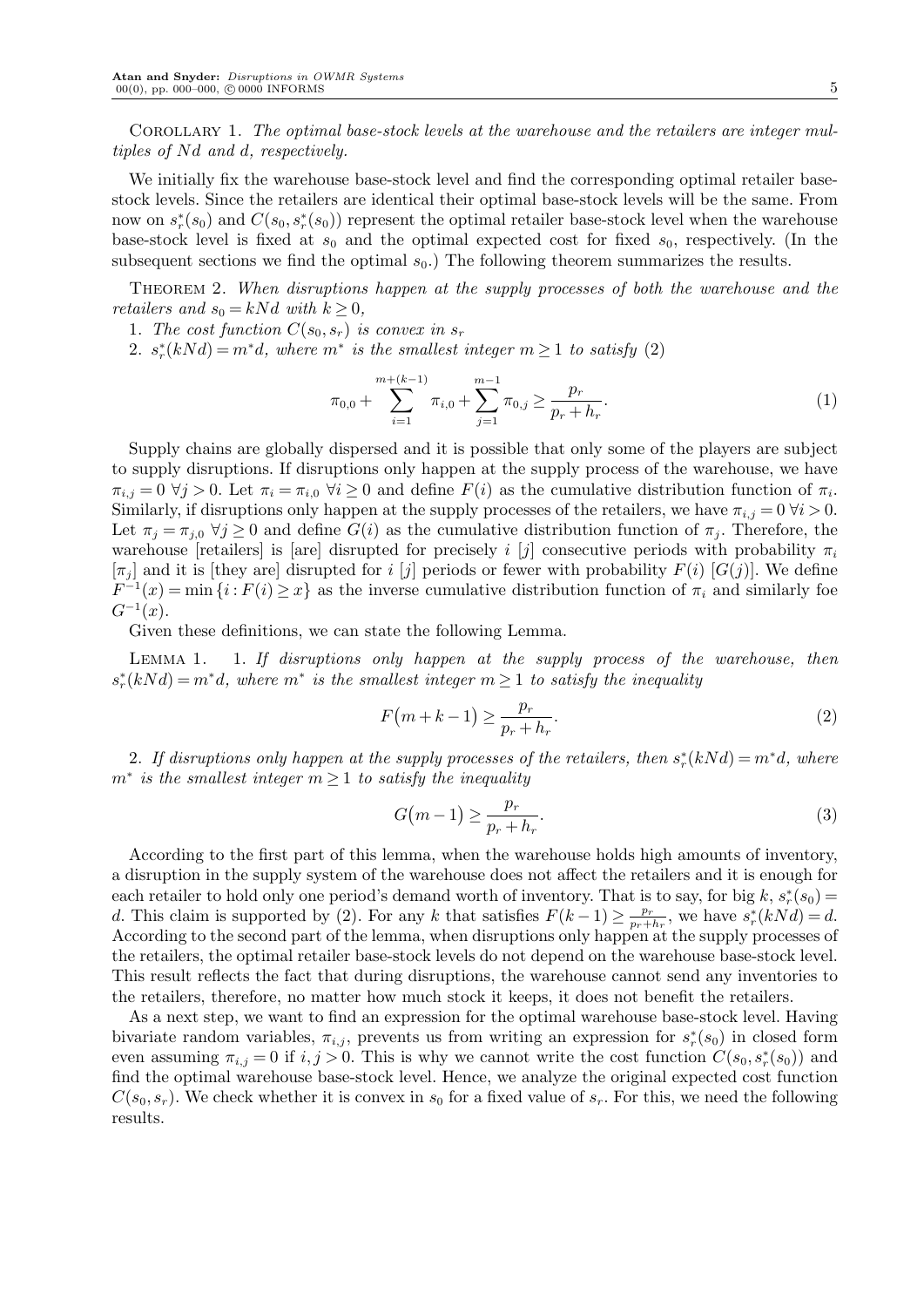PROPOSITION 1. For fixed  $s_r$ ,

$$
\Delta_{s_0} C(s_0, s_r) = N d \left( h_0 \left( \pi_{0,0} + \sum_{j=1}^{\infty} \pi_{0,j} + \sum_{i=1}^{\frac{s_0}{N d}} \pi_{i,0} \right) + h_r \sum_{\substack{i=s_0+1\\i=\frac{s_0}{N d}+1}}^{\frac{s_0}{N d} + \frac{s_r}{d} - 1} \pi_{i,0} - p_r \sum_{\substack{i=s_0+1\\i=\frac{s_0}{N d} + \frac{s_r}{d}}}^{\infty} \pi_{i,0} \right)
$$
\n
$$
\Delta_{s_0}^2 C(s_0, s_r) = N d \left( \left( h_0 - h_r \right) \pi_{\frac{s_0}{N d} + 1,0} + \left( h_r + p_r \right) \pi_{\frac{s_0}{N d} + \frac{s_r}{d},0}^{\frac{s_0}{N d} + \frac{s_r}{d} - 1} \right).
$$
\n
$$
(4)
$$

Note that for  $h_r > h_0$ ,  $\Delta_{s_0}^2 C(s_0, s_r)$  is not guaranteed to be non-negative. When  $s_r$  is fixed to d,  $\Delta_{s_0}^2 C(s_0, s_r)$  equals  $(h_0 + p_r) \pi_{\frac{s_0}{Nd}+1,0}$  and  $C(s_0, s_r)$  is convex in  $s_0$ . However, for  $s_r \geq 2d$  and Markovian disruption processes, we have  $\pi_{s_0+1,0} > \pi_{\frac{s_0}{Nd}+\frac{s_r}{d},0}$  since  $\pi_{i,0}$  is decreasing in i. Thus, as  $h_r$  increases, the first term inside the brackets decreases faster than the second term. Hence, for  $h_r \gg h_0$ ,  $\Delta_{s_0}^2 C(s_0, s_r) < 0$ . As a result, we cannot claim the convexity of the cost function for  $h_r > h_0$ . On the other hand, when  $h_r \leq h_0$ , we have the following result.

THEOREM 3. When  $h_r \leq h_0$ ,  $C(s_0, s_r)$  is convex in  $s_0$ .

In Section 3.4 we analyze two separate cases, with  $h_r \leq h_0$  and  $h_r > h_0$ . Before that, we analyze two specific cases, where disruptions happen only at supply process of either the warehouse (Section 3.2) or the retailers (Section 3.3). For these two cases, we can write the cost function  $C(s_0, s_r^*(s_0))$ and find the optimal warehouse base-stock levels explicitly.

#### 3.2. Disruptions in the Supply Process of the Warehouse

In this section, we assume that disruptions occur only at the warehouse, that is,  $\pi_{i,j} = 0$  for  $j > 0$ . Theorem 3.2 describes the shape of the cost function  $C(s_0, s_r^*(s_0))$ .

THEOREM 4. Given that  $t^*$  is the smallest integer t to satisfy the inequality  $F(t) \geq \frac{p_t}{n+1}$  $\frac{p_r}{p_r+h_r}$ , the cost function  $C(s_0, s_r^*(s_0))$  is

- 1. convex in  $s_0$  for  $s_0 \ge t^*Nd$
- 2. non-increasing and concave in  $s_0$  for  $s_0 \leq (t^* 1)Nd$ , if  $h_r > h_0$ ,
- 3. non-decreasing and convex in  $s_0$  for  $s_0 \le (t^* 1)Nd$ , if  $h_r \le h_0$ .

According to this theorem, when  $h_r > h_0$ , the cost function  $C(s_0, s_r^*(s_0))$  is non-increasing and concave up to a point and convex afterward. On the other hand, when  $h_r \leq h_0$ , the cost function  $C(s_0, s_r^*(s_0))$  is non-decreasing and convex. The function  $C(s_0, s_r^*(s_0))$  is drawn for both cases in Figure 1. The parameter values we used are  $d = 5$ ,  $p_r = 15$ ,  $\alpha_0 = 0.9$  and  $\beta_0 = 0.1$  for both parts<sup>2</sup> and  $(h_0, h_r) = (1, 5)$  and  $(h_0, h_r) = (5, 1)$  for the first and the second parts of the figure, respectively.

The warehouse base-stock value which minimizes the function  $C(s_0, s_r^*(s_0))$  depends on the relative magnitudes of  $h_0$  and  $h_r$ . We state the optimal warehouse base-stock level in Theorem 3.2.

- THEOREM 5. The optimal warehouse base-stock level is
- 1.  $s_0^* = k^*Nd$ , where  $k^*$  is the smallest integer k that satisfies  $F(k) \geq \frac{p_r}{h_0 + k}$  $\frac{p_r}{h_0+p_r}, \text{ if } h_r > h_0,$ 2.  $s_0^* = Nd$ , if  $h_r \leq h_0$ .

According to this theorem, when  $h_r > h_0$ , we have  $s_0^* = k^*Nd$  with  $F(k^*) \geq \frac{p_r}{h_0 + h}$  $\frac{p_r}{h_0+p_r}$ . Since  $h_r > h_0$ , it is also true that  $F(k^*) \geq \frac{p_r}{k+1}$  $\frac{p_r}{h_r+p_r}$ . Then Lemma 3.1 implies that  $s_r^*(k^*Nd) = d$ .

On the other hand, if  $h_r \leq h_0$ , we have  $s_0^* = Nd$ . Lemma 3.1 implies that the corresponding optimal retailer base-stock level is  $dF^{-1} \left( \frac{p_T}{p} \right)$  $\frac{p_r}{p_r+h_r}$ . We summarize these results in the first part of Table 1.

These results suggest that the location that stocks the excess inventory to be used as a precaution against disruptions is the one with the smaller holding cost. In fact, we can think of each retailer

<sup>&</sup>lt;sup>2</sup> Refer to Section 5 for definitions of  $\alpha_0$  and  $\beta_0$ .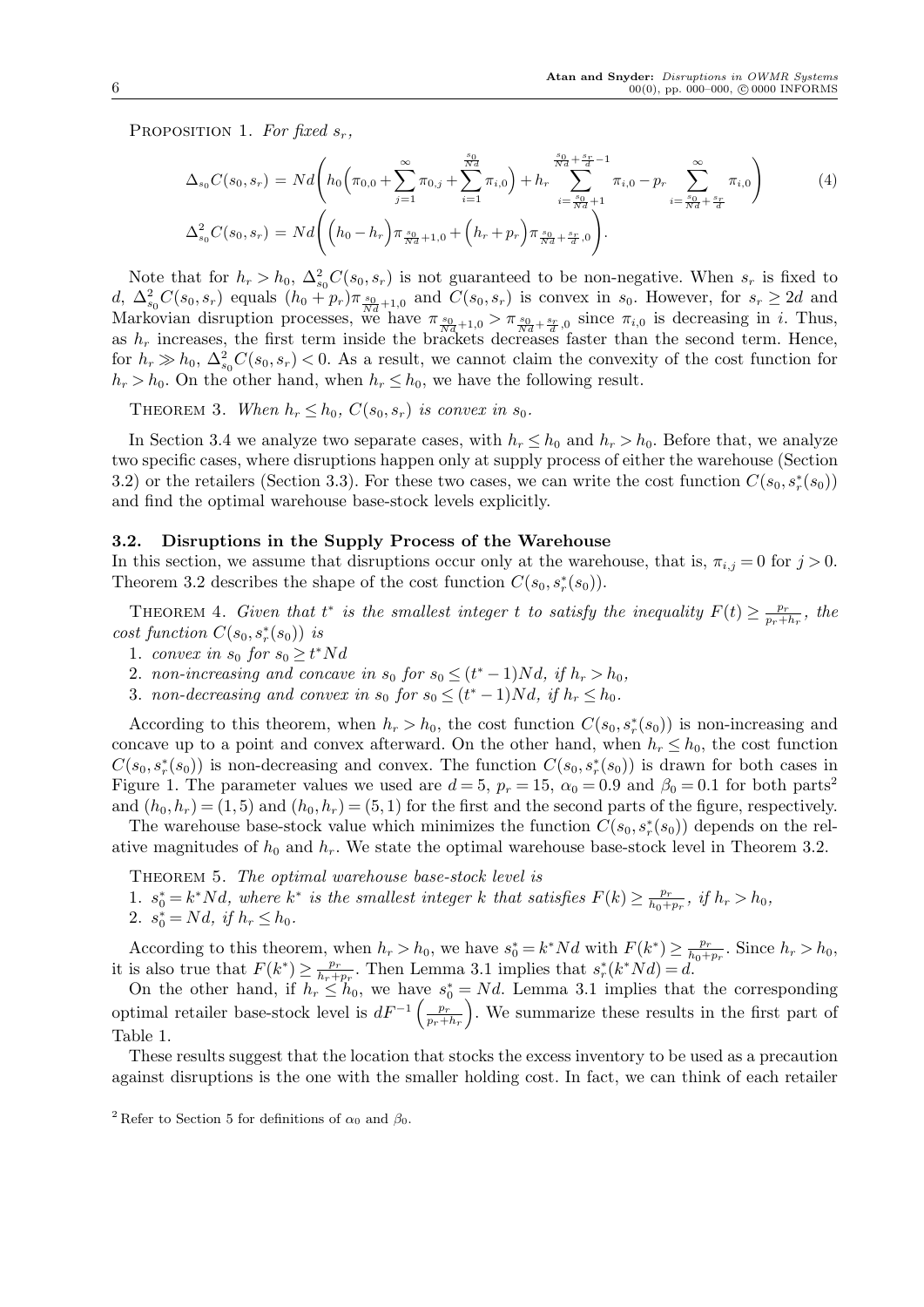

Figure 1  $C(s_0, s_r^*(s_0))$  vs.  $s_0$  for (a)  $h_r > h_0$  and (b)  $h_r \leq h_0$ 

| Warehouse Disrupted       |                                            | $S_{\infty}^*$                                           |  |  |
|---------------------------|--------------------------------------------|----------------------------------------------------------|--|--|
| $h_r > h_0$               | $NdF^{-1}\left(\frac{p_r}{p_r+h_0}\right)$ |                                                          |  |  |
| $h_r \leq h_0$            | Nd                                         | $dF^{-1}\left(\frac{p_r}{p_r+h_r}\right)$                |  |  |
| Retailers Disrupted       |                                            | $s^*$                                                    |  |  |
| $h_r > h_0, h_r \leq h_0$ |                                            | $d\left(G^{-1}\left(\frac{p_r}{p_r+h_r}\right)+1\right)$ |  |  |

Table 1 Optimal base-stock levels

operating as a single-stage system that places orders from a copy of the warehouse and obtain the same results. In order to prove this, we can write the cost function as a sum of N identical functions. Each of these functions is the cost of a single location containing  $\frac{1}{N}^{th}$  of the warehouse and a retailer. After solving these single-stage systems, we equate the base-stock level of the warehouse to the sum of the base-stock levels of the portions of the warehouse appearing in all the single-stage systems. Proving the optimality of this approach for OWMR systems with identical retailers is straightforward. Following this logic, we can determine the optimal base-stock level for the whole system using the following theorem, which follows from results by Güllü et al. (1997) or Tomlin (2006); see also Schmitt et al. (2010b) for details.

THEOREM 6. For N identical retailers with deterministic demands and supply disruptions with cdf  $F(i)$ ,

1. the expected cost per period is given by

$$
C(s_r) = N \sum_{i=0}^{\infty} \pi_i \left[ h_r (s_r - (i+1)d)^+ + p_r ((i+1)d - s_r)^+ \right]
$$

- 2.  $C(s_r)$  is convex in  $s_r$ .
- 3.  $s_r^* = m^*d$ , where  $m^*$  is the smallest integer m such that  $F(m-1) \geq \frac{p_r}{p_r+1}$  $\frac{p_r}{p_r+h_r}$ .

## 3.3. Disruptions in the Supply Processes of the Retailers

According to Lemma 3.1, when disruptions only happen in the supply processes of the retailers, the optimal retailer base-stock levels for a fixed warehouse base-stock level, i.e.,  $s_r^*(s_0)$ , do not depend on  $s_0$ . In fact, for this case, the expected cost is an increasing function of  $s_0$ . It is easy to see that  $s_0^* = 0$ . As a result, only the retailers keep inventories of more than one period's demand to prevent customer backorders during disruptions. Note that, unlike the previous case (with disruptions in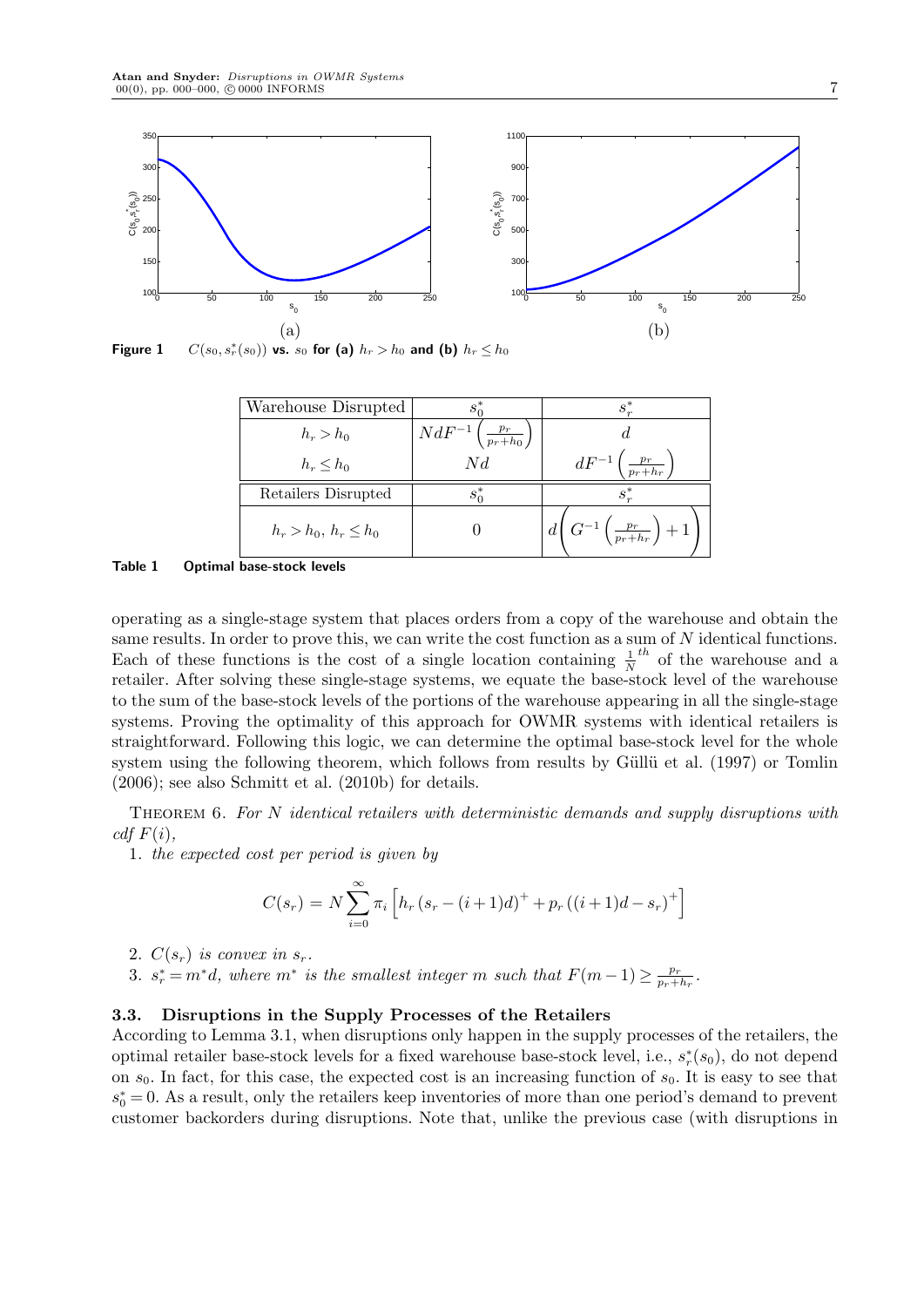the supply process of the warehouse) the optimal base-stock levels do not depend on the relative magnitude of the unit holding costs. Even when the warehouse has smaller holding cost, it does not benefit the system to hold inventory there, because these inventories cannot be sent to the retailers during disruptions. Refer to the second part of Table 1 for a summary of the results.

3.4. Disruptions in the Supply Processes of Both the Warehouse and the Retailers Next, we go back to the case where disruptions happen in the supply processes of both the warehouse and the retailers. For this case, we already know that for  $h_r > h_0$ ,  $C(s_0, s_0)$  is not guaranteed to be convex in  $s_0$ . However, it is convex in  $s_0$  for  $h_r \leq h_0$  (Theorem 3.1). We analyze these two cases separately.

**3.4.1.** Case  $\#$  1:  $h_r \leq h_0$  Convexity allows us to find the optimal warehouse base-stock level for a given retailer base-stock level. The result is summarized in Theorem 3.4.1.

THEOREM 7. For  $h_r \leq h_0$ ,  $s_0^*(s_r) = k^*Nd$ , where  $k^*$  is the smallest integer k satisfying the following inequality:

$$
h_0\left(\pi_{0,0} + \sum_{j=1}^{\infty} \pi_{0,j} + \sum_{i=1}^k \pi_{i,0}\right) + h_r \sum_{i=k+1}^{k+\frac{s_r}{d}-1} \pi_{i,0} - p_r \sum_{i=k+\frac{s_r}{d}}^{\infty} \pi_{i,0} \ge 0
$$
\n
$$
(5)
$$

In fact, we can solve expressions (5) and (2) simultaneously and find the optimal base-stock levels since the Hessian matrix,  $H$ , is positive semi-definite. This is proven in Theorem 3.4.1.

THEOREM 8. When  $h_r \leq h_0$ , the Hessian matrix of the function  $C(s_0, s_r)$  is positive semidefinite.

When  $h_r \leq h_0$ , it is expensive for the warehouse to hold inventory. Note that  $s_0 = 0$  satisfies inequality (5), given that  $s_r$  satisfies (2). Hence, no matter what the disruption probabilities are,  $s_0^* = 0$  and  $s_r^* = m^*d$ , where  $m^*$  is the smallest integer m to satisfy (2).

**3.4.2.** Case  $\#$  2:  $h_r > h_0$  When the unit holding cost of the warehouse is smaller than that of the retailers,  $C(s_0, s_r)$  is not guaranteed to be convex. Solving for the optimal base-stock levels requires complete enumeration (i.e., using the Projection Algorithm (Zipkin 2000)). However, this can be quite inefficient. Here, we suggest an easy-to-implement heuristic procedure.

For OWMR systems with stationary and random demand and no disruptions, a retailer's basestock level is a decreasing function of its local unit holding cost. In addition, since it is more expensive for the whole system to hold inventory, the total of the base-stock levels of the system decreases with a retailer's local unit holding cost. Given the optimal base-stock levels for  $h_r = h_0$ , suppose that we increase  $h_r$  by a small amount. We expect one of the following three changes to happen:

1. An increase in the warehouse base-stock level by  $Nd$  and a decrease in the retailer base-stock level by  $d$  (total stays the same),

2. A decrease in the retailer base-stock level by  $d$  (total decreases by  $Nd$ ) or

3. A decrease in the warehouse base-stock level by  $Nd$  (total decreases by  $Nd$ ).

Accordingly, we assume that the total base-stock level will not change by more than  $Nd$  when  $h_r$  changes by a small amount. Based on this assumption, we propose the following heuristic for approximating the optimal warehouse and retailer base-stock levels when  $h_r > h_0$ :

HEURISTIC 1.

1. Assume  $h_r = h_0$  and calculate  $s_0^*$  and  $s_r^*$  using Table 1. Set  $s_0 = s_0^*$  and  $s_r = s_r^*$ .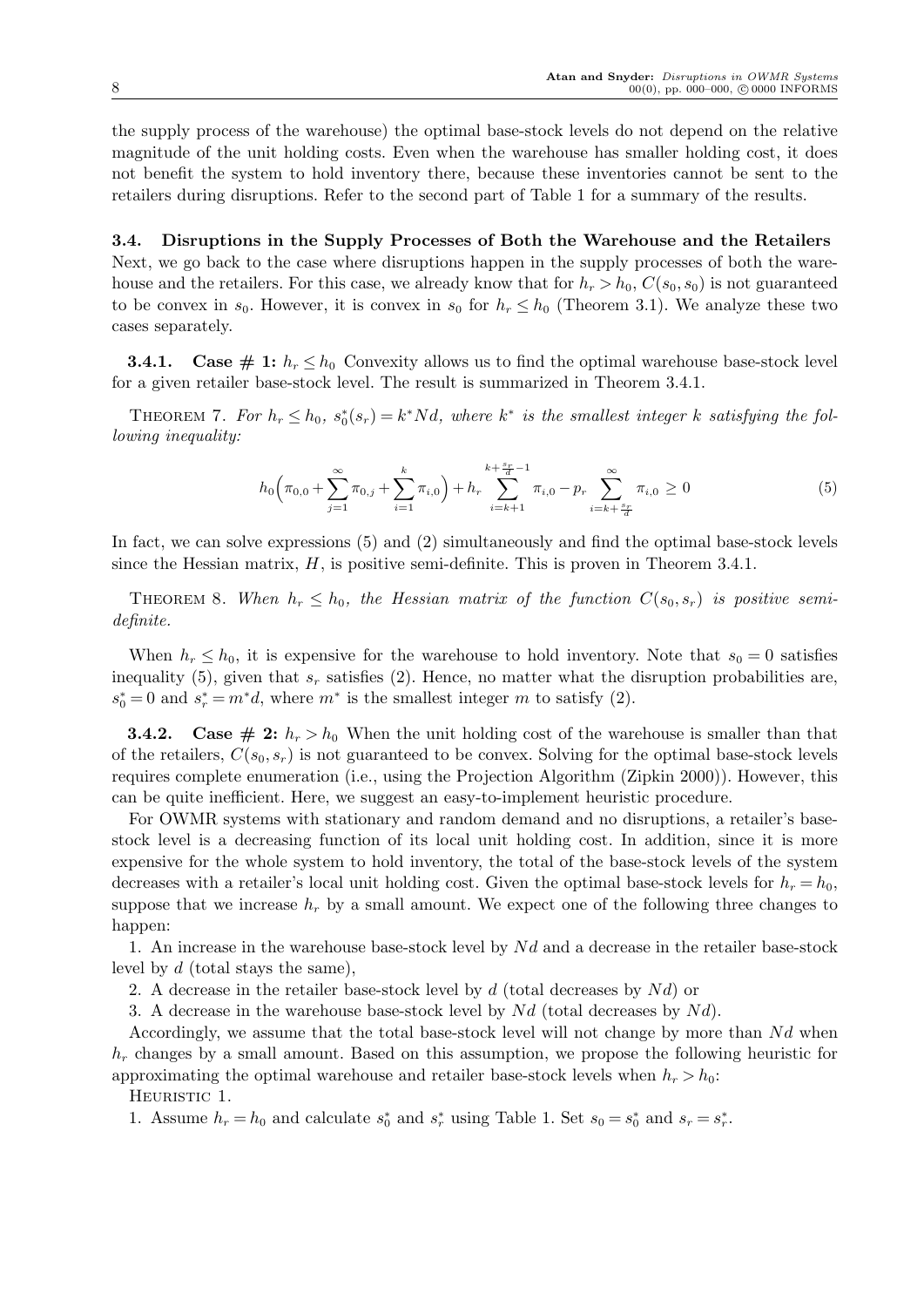2. Solve the following three expressions and obtain the values of  $h_r^1, h_r^2$  and  $h_r^3$ .

$$
C(s_0, s_r) - C(s_0 + Nd, s_r - d) = 0
$$
  
\n
$$
h_r^1 = \frac{h_0 \left(1 - \sum_{i = \frac{s_0}{Nd} + 1}^{\infty} \pi_{i,0}\right) + p_r \left(2 - \frac{s_r}{d}\right)^+ \sum_{i = 1}^{\frac{s_0}{Nd}} \pi_{i,0} + p_r \sum_{j = \frac{s_r}{d} - 1}^{\infty} \pi_{0,j}}{\left(\frac{s_r}{d} - 1 - \left(\frac{s_r}{d} - 2\right)^+\right) \left(\pi_{0,0} + \sum_{i = 1}^{\frac{s_0}{Nd}} \pi_{i,0}\right) + \sum_{j = 1}^{\frac{s_r}{d} - 2} \pi_{0,j}}
$$
  
\n
$$
C(s_0, s_r) - C(s_0, s_r - d) = 0
$$
  
\n
$$
h_r^2 = \frac{p_r - p_r \left(\pi_{0,0} + \sum_{i = 1}^{\frac{s_0}{Nd} + \frac{s_r}{d} - 2} \pi_{i,0} + \sum_{j = 1}^{\frac{s_r}{d} - 2} \pi_{0,j}\right)}{\left(\pi_{0,0} + \sum_{i = 1}^{\frac{s_0}{Nd} + \frac{s_r}{d} - 2} \pi_{i,0} + \sum_{j = 1}^{\frac{s_r}{d} - 2} \pi_{0,j}\right)}
$$
  
\n
$$
C(s_0, s_r) - C(s_0 - Nd, s_r) = 0
$$
  
\n
$$
h_r^3 = \frac{p_r \sum_{i = \frac{s_0}{Nd} + \frac{s_r}{d} - 1}^{\infty} \pi_{i,0} - h_0 \left(\pi_{0,0} + \sum_{i = 1}^{\frac{s_0}{Nd} - 1} \pi_{i,0} + \sum_{j = 1}^{\infty} \pi_{0,j}\right)}{\sum_{i = \frac{s_r}{d}}^{\frac{s_0}{Nd} + \frac{s_r}{d} - 2} \pi_{i,0}}
$$

Let  $h_r^{bound} = \min\{h_r^1, h_r^2, h_r^3\}.$ 

3. If  $h_r^{bound} = h_r^1$ , set  $s_0 = s_0 + Nd$  and  $s_r = s_r - d$ ; else if  $h_r^{bound} = h_r^2$ , set  $s_0 = s_0$  and  $s_r = s_r - d$ ; else if  $h_r^{bound} = h_r^3$ , set  $s_0 = s_0 - Nd$  and  $s_r = s_r$ .

4.  $\forall h_r \in (h_0, h_r^{bound}]$ , set the warehouse base-stock level to  $s_0$  and the retailers' base-stock levels to  $s_r$ . If our original  $h_r$  is in this interval, stop. Else continue with step 2, until obtaining a bound that includes the original unit retailer holding cost.

In the first step of the heuristic, we equate  $h_r$  to  $h_0$  and solve for the base-stock levels. Via the second step, we initially find the smallest retailer unit holding cost greater than  $h_0$  such that one of the changes described above happens. For example, if  $h_r$  is increased from  $h_0$  to  $h_r^1$ ,  $s_0$  will increase to  $s_0 + Nd$  and  $s_r$  will decrease to  $s_r - d$ . Similarly,  $h_r^2$  and  $h_r^3$  correspond to the smallest retailer holding costs which enforce changes  $\#2$  and  $\#3$ , respectively. In the third step of the algorithm, we equate  $h_r$  to  $\min\{h_r^1, h_r^2, h_r^3\}$  and make the change which corresponds to the minimum. We continue increasing the retailer unit holding cost until  $h_r$  is obtained.

Note that this heuristic is based on the assumption that with gradual increases in the unit holding cost of the retailers, the total base-stock level of the system decreases at most by  $Nd$ . Hence, it will not detect any sudden jumps in the base-stock levels. Actually, sudden jumps appear to be optimal rarely (or never): in all of the numerical analysis we have performed, we have not encountered any case where the heuristic does not give the optimal results.

One of the advantages of this heuristic is that, by solving a single problem instance with warehouse and retailer unit holding costs of  $h_0$  and  $h_r$ , respectively, all the other problems with retailer unit holding costs smaller than  $h_r$  are automatically solved. Indeed, this heuristic shows the sensitivity of the optimal base-stock levels to changes in the holding costs.

# 4. Disruptions in OWMR Systems with Non-identical Retailers

In this section, we relax the assumption of identical retailers and allow different per-period demands, unit holding and backordering costs at the retailers. Moreover, we assume that retailers are subject to different and independent disruption processes. Hence, the random variable  $\pi$  has  $N+1$  variables, one for the warehouse and one for each retailer. We retain our assumption of non-overlapping disruptions at the warehouse and the retailers due to tractability reasons. By allowing different disruption processes at the retailers, we capture the fact that some retailers might be disrupted more often than others and some might have the ability to recover faster than others. Table 2 summarizes the notation used throughout the section.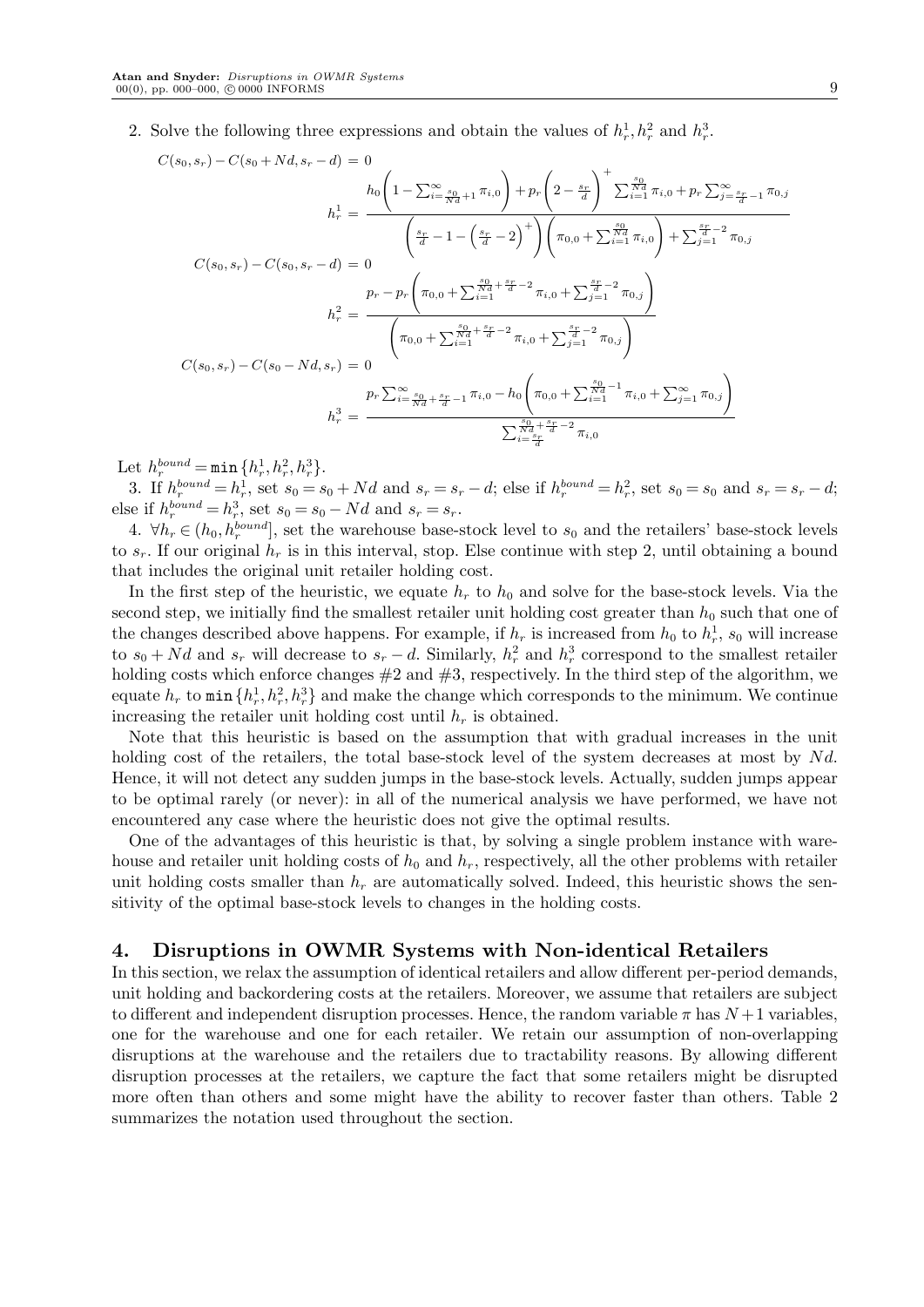| Variable                    | Description                                                     |
|-----------------------------|-----------------------------------------------------------------|
| $\Omega$                    | index for the warehouse                                         |
| r                           | index for the retailers, $r \in \{1, 2, , N\}$                  |
| $s_0$                       | warehouse base-stock level                                      |
| $S_r$                       | base-stock level of retailer $r$                                |
| $\mathcal{S}_{\mathcal{S}}$ | vector of retailer base-stock levels, $s = \{s_1, s_2, , s_N\}$ |
| $d_r$                       | per-period demand at retailer r, $D = \sum_{r=1}^{N} d_r$       |
| $h_0$                       | warehouse holding cost per item per period                      |
| $h_r$                       | unit holding cost per item per period at retailer $r$           |
| $p_r$                       | unit backorder cost per item per period at retailer $r$         |
| $j_r$                       | $\#$ of consecutive disrupted periods at retailer r             |

Table 2 Notation / non-identical retailers

The expected cost function is as follows:

$$
C(s_0, s) = \sum_{j_1=0}^{\infty} \sum_{j_2=0}^{\infty} \dots \sum_{j_N=0}^{\infty} \pi_{0, j_1, j_2, \dots, j_N} \left[ h_0 \left( s_0 + \sum_{r=1}^N j_r d_r \right) + \sum_{r=1}^N \left( h_r \left[ s_r - (j_r + 1) d_r \right]^+ + p_r \left[ (j_r + 1) d_r - s_r \right]^+ \right) \right]
$$
  
+ 
$$
\sum_{i=1}^{\infty} \pi_{i,0,0,\dots,0} \left[ h_0 \left[ s_0 - i D \right]^+ + \sum_{r=1}^N \left( h_r \left[ s_r - \frac{d_r}{D} (i D - s_0)^+ - d_r \right]^+ + p_r \left[ d_r + \frac{d_r}{D} (i D - s_0)^+ - s_r \right]^+ \right) \right]
$$

The first line of this function is the cost incurred when there is no disruption at the warehouse and some disruptions or no disruptions at the retailers. The second line is the expected cost when disruptions only happen in the supply process of the warehouse.

We obtain very similar results as in Section 3 when we fix the warehouse base-stock level to  $s_0 = kD$  and find expressions for the corresponding optimal retailer base-stock levels  $s_r^*(s_0)$  $\forall r \in \{1, 2, ..., N\}$ . In fact, it can be shown that the expected cost is a convex function of  $s_r$   $\forall r \in$  $\{1, 2, ..., N\}$ . The optimal base-stock level for retailer r is  $s_r^*(s_0) = m_r^* d_r$ , where  $m_r^*$  is the smallest integer  $m_r \geq 1$  to satisfy the inequality

$$
\sum_{i=1}^{m_r+\frac{s_0}{D}-1} \pi_{i,0,0,\dots,0} + \sum_{j_1=0}^{\infty} \sum_{j_2=0}^{\infty} \dots \sum_{j_r=0}^{m_r-1} \dots \sum_{j_N=0}^{\infty} \pi_{0,j_1,j_2,\dots,j_r,\dots,j_N} \ge \frac{p_r}{p_r + h_r}.
$$
 (6)

Next, we check whether  $C(s_0, s)$  is convex in  $s_0$  for fixed value of s. With simple algebra, we can show that

$$
\Delta_{s_0} C(s_0, s) = h_0 D \left( \sum_{j_1=0}^{\infty} \sum_{j_2=0}^{\infty} \dots \sum_{j_N=0}^{\infty} \pi_{0, j_1, j_2, \dots, j_N} + \sum_{i=1}^{s_D} \pi_{i, 0, 0, \dots, 0} \right) + \sum_{r=1}^{N} h_r d_r \sum_{i=\frac{s_0}{D}+1}^{\frac{s_0}{D} + \frac{s_r}{d_r} - 1} \pi_{i, 0, 0, \dots, 0} - \sum_{r=1}^{N} p_r d_r \sum_{i=\frac{s_0}{D}+\frac{s_r}{d_r}}^{\infty} \pi_{i, 0, 0, \dots, 0}
$$
  

$$
\Delta_{s_0}^2 C(s_0, s) = \left( h_0 D - \sum_{r=1}^{N} h_r d_r \right) \pi_{\frac{s_0}{D}+1, 0, 0, \dots, 0} + \sum_{r=1}^{N} \left( h_r + p_r \right) d_r \pi_{\frac{s_0}{D}+\frac{s_r}{d_r}, 0, 0, \dots, 0}.
$$

Note that the cost function is not guaranteed to be convex in  $s_0$  for fixed values of the retailer base-stock levels. It is convex when we have  $h_r \leq h_0 \,\forall r \in \{1, 2, ..., N\}$  and when  $s_r = d$ . However, for  $s_r \geq 2d$ , if  $h_0D - \sum_{r=1}^{N} h_r d_r < 0$ , we cannot claim convexity.

In Section 3.4, for the case with  $h_r > h_0$ , we proposed a heuristic procedure to approximate the retailer and warehouse base-stock levels. We cannot apply the same heuristic procedure when the retailers have different unit holding costs. Instead, we propose other heuristics. As we do for the identical-retailers case, we initially analyze the cases where disruptions only happen in the supply process(es) of either the warehouse or the retailers.

#### 4.1. Disruptions in the Supply Process of the Warehouse

Let  $\pi_i = \pi_{i,0,0,\dots,0}$   $\forall i \geq 0$  and, similar to the identical-retailers case, define  $F(i)$  as the cumulative distribution function of  $\pi_i$ . Therefore, for each  $r \in \{1, 2, ..., N\}$ , the optimal base-stock level for a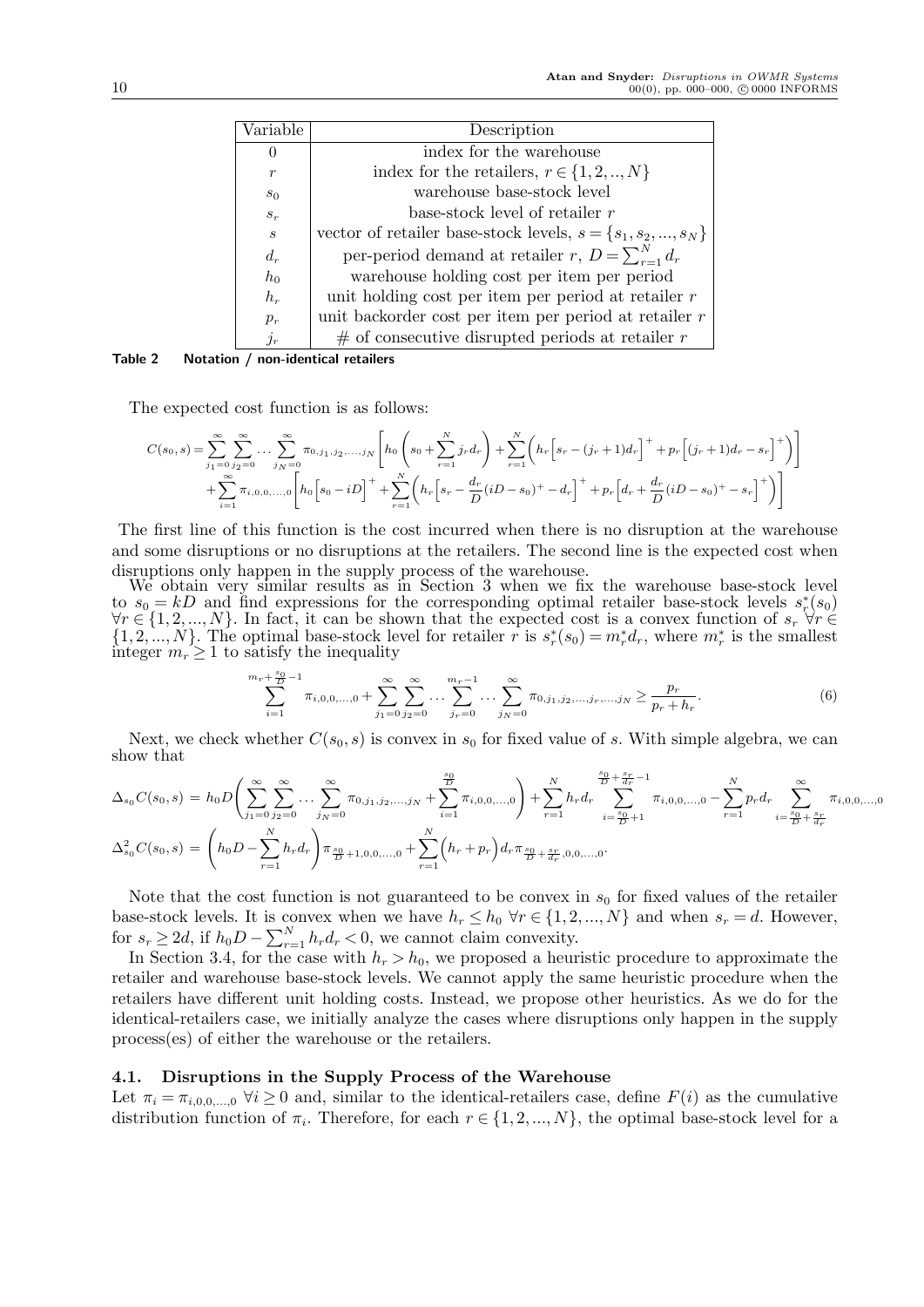fixed warehouse base-stock level is  $s_r^*(s_0 = kD) = m_r^* d_r$ , where  $m_r^*$  is the smallest integer  $m_r$  to satisfy the inequality  $F(m_r + k - 1) \geq \frac{p_r}{m_r + k}$  $\frac{p_r}{p_r+h_r}$ .

In order to determine the optimal warehouse base-stock level, we analyze the function  $C(s_0, s^*(s_0))$ . Initially, we define

$$
u_r^* = \min\left\{u_r : u_r \in \mathbb{Z}, u_r \ge F^{-1}\left(\frac{p_r}{p_r + h_r}\right)\right\}.
$$

Based on this definition,  $s_r^*(kD)$  can be expressed as  $\max\{d_r,(u_r^*-k+1)d_r\}$ . Next, we differentiate between the retailers with  $u_r^* \leq k$  and the retailers with  $u_r^* \geq k+1$ . Suppose that  $u_r^* \leq k$  for  $r \in \{1, 2, ..., n\}$  and  $u_r^* \geq k+1$  for  $r \in \{n+1, n+2, ..., N\}$ . Then, assuming  $s_0 = kD$ ,

$$
C(s_0, s^*(s_0)) = h_0 D \sum_{i=1}^k \pi_i (k-i) + \sum_{r=1}^n p_r d_r \sum_{i=k+1}^\infty \pi_i (i-k) + \sum_{r=n+1}^N \left[ h_r d_r \left( (u_r^* - k) F(k) + \sum_{i=k+1}^\infty \pi - i (u_r^* - i)^+ \right) + p_r d_r \sum_{i=k+1}^\infty \pi_i (i - u_r^*)^+ \right] \n\Delta_{s_0} C(s_0, s^*(s_0)) = F(k) \left( h_0 D + \sum_{r=1}^n p_r d_r - \sum_{r=n+1}^N h_r d_r \right) - \sum_{r=1}^n p_r d_r \n\Delta_{s_0}^2 C(s_0, s^*(s_0)) = \pi_{k+1} \left( h_0 D + \sum_{r=1}^n p_r d_r - \sum_{r=n+1}^N h_r d_r \right) = \pi_{k+1} \left( \sum_{r=1}^n (h_0 + p_r) d_r + \sum_{r=n+1}^N (h_0 - h_r) d_r \right).
$$

The expression for  $\Delta_{s_0}^2 C(s_0, s^*(s_0))$  suggests that unless we have  $h_0 \geq h_r$  for all the retailers in  $\{n+1, n+2, ..., N\}$ , the function  $C(s_0, s^*(s_0))$  is not guaranteed to be convex in  $s_0$ . Hence, we suggest a heuristic procedure to approximate the optimal warehouse base-stock level. Indeed, this heuristic also approximates the retailer base-stock levels. Let  $s_0^a$  be the approximate warehouse base-stock level and  $\bar{s}^a_r$  be the vector of approximate retailer base-stock levels suggested by the heuristic.

HEURISTIC 2.

1. Find the smallest integer k to satisfy the following inequality  $(6)$  and set the warehouse base-stock level to  $s_0^a = kD$ :

$$
\left(h_0 D + \sum_{r=1}^n p_r d_r - \sum_{r=n+1}^N h_r d_r\right) F(k) \ge \sum_{r=1}^n p_r d_r,\tag{7}
$$

where  $\{1, 2, ..., n\}$  is the set of retailers with  $h_r > h_0$  and  $\{n+1, n+2, ..., N\}$  is the set of retailers with  $h_r \leq h_0$ .

2. For the retailers with  $h_r > h_0$ , set  $s_r^a = d_r$ .

3. For the retailers with  $h_r \leq h_0$ , set  $s_r^a = m_r d_r$ , where  $m_r$  is the smallest integer to satisfy the inequality  $F(m_r + k - 1) \geq \frac{p_r}{n_r+1}$  $\frac{p_r}{p_r+h_r}$ .

In Section 3.2, we concluded that when  $h_r > h_0$ , the optimal retailers' base-stock level equals their per-period demand. When  $h_r \leq h_0$ , the warehouse base-stock level is the same as its per-period demand and the retailers hold more inventory to protect against disruptions. Heuristic 2 makes use of the same logic. In fact, once we have  $s_r^a = d_r$  for retailers with  $h_r > h_0$ , these retailers belong to the group of retailers with  $r \in \{1, 2, ..., n\}$ . On the other hand, the retailers with  $h_r \leq h_0$  belong to the group of retailers with  $r \in \{n+1, n+2, ..., N\}$ . Note that, by using these retailer base-stock levels, we ensure the non-negativity of  $\sum_{r=n+1}^{N} (h_0 - h_r)d_r$  and, therefore,  $\Delta_{s_0}^2 C(s_0, s^*(s_0))$ . As a result, we approximate the cost function  $C(s_0, s^*(s_0))$  with a convex function. This is why we choose to set the warehouse base-stock level by solving the inequality  $\Delta_{s_0}C(s_0, s^*(s_0)) \geq 0$ , i.e., inequality (6).

We elaborate on the performance of this heuristic approach in Section 5.1.3.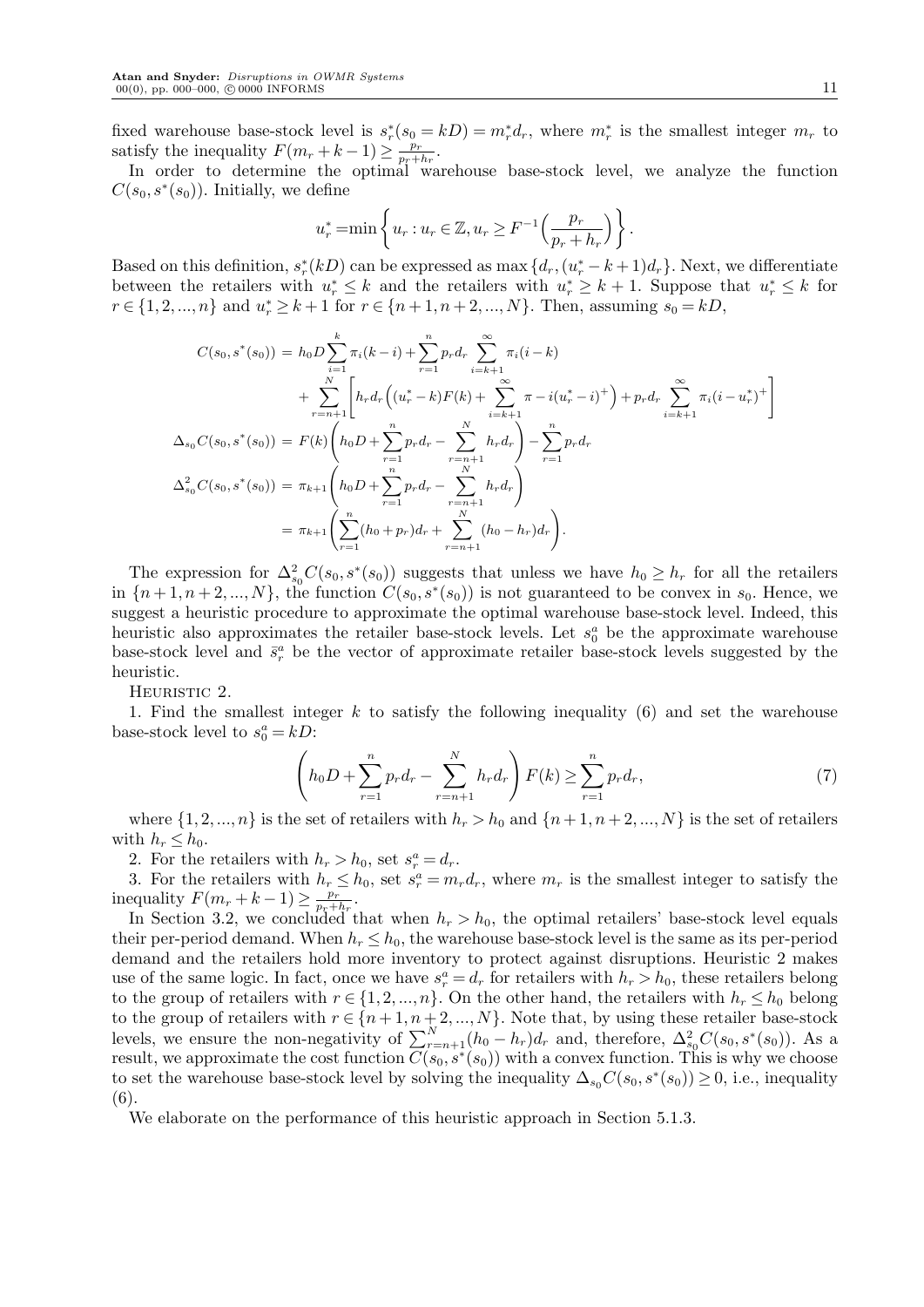## 4.2. Disruptions in the Supply Processes of the Retailers

In this section, we assume that the supply process of the warehouse is perfectly reliable but the supply processes of the retailers are subject to disruptions. Given the independence of the disruption processes among the retailers, we can define  $\pi_j^r$  and  $G_r(j)$  as the pmf and cdf of the disruption process at retailer r.

The expected cost for any warehouse base-stock level  $s_0$  and retailer base-stock levels s is as follows:

$$
C(s_0, s) = h_0 s_0 + \sum_{r=1}^{N} \sum_{j=1}^{\infty} \pi_j^r \left( h_0 j d_r + h_r \left[ s_r - (j+1) d_r \right]^{+} + p_r \left[ (j+1) d_r - s_r \right]^{+} \right)
$$

Following the same steps as in Section 3.3, we can solve the system to optimality and we can conclude the optimal results given in Table 3.

$$
\begin{array}{|c|c|} \hline & s_0^* & s_r^* \\ \hline & & \\ h_r > h_0, \, h_r \leq h_0 & 0 & d_r \left( G_r^{-1} \left( \frac{p_r}{p_r + h_r} \right) + 1 \right) \end{array}
$$

Table 3 Disruptions at the retailers

4.3. Disruptions in the Supply Processes of Both the Warehouse and the Retailers Next, we return to the case where disruptions happen in both the warehouse's and the retailers' supply processes. For this case, we propose another heuristic approach to approximate the basestock levels of all the locations. Initially, we decompose the OWMR system into N serial systems and retain all the parameters. We define  $s_{0r}$  to be the base-stock level of the warehouse belonging to the serial system with retailer r. For each serial system we use our results from Section 3.4 (applied to these serial systems as a special case) to obtain the base-stock levels of the serial systems. Finally, we aggregate the serial systems back into the OWMR system and sum the base-stock levels of the copies of the warehouse in the serial systems to approximate the warehouse base-stock level. This approach is similar in spirit to the Decomposition-Aggregation heuristic proposed by Rong et al. (2012) for distribution systems with demand uncertainty and no disruptions. In contrast to our heuristic, the Decomposition-Aggregation heuristic uses backorder matching to determine the warehouse base-stock level.

Let  $s_0^b$  be the approximate warehouse base-stock level and  $s^b$  be the vector of approximate retailer base-stock levels suggested by the heuristic.

HEURISTIC 3.

1. Decompose the OWMR system into N serial systems, each consisting of a copy of the warehouse and a single retailer, and retain all the system parameters.

2. For each  $r \in \{1, 2, ..., n\}$  (where *n* is as defined in Section 4.1), apply Heuristic 1 to determine  $s_r^b$  and  $s_{0r}^b$ .

3. For each  $r \in \{n+1, n+2, ..., N\}$ , set  $s_{0r}^b = d_r$  and find  $m^*$ , which is the smallest integer m to satisfy inequality (2) with  $k = 1$ . Set  $s_r^b = m^* d_r$ .

4. Set  $s_0^b = \sum_{r=1}^N s_{0r}^b$ .

We elaborate on the performance of this heuristic in Section 5.1.3.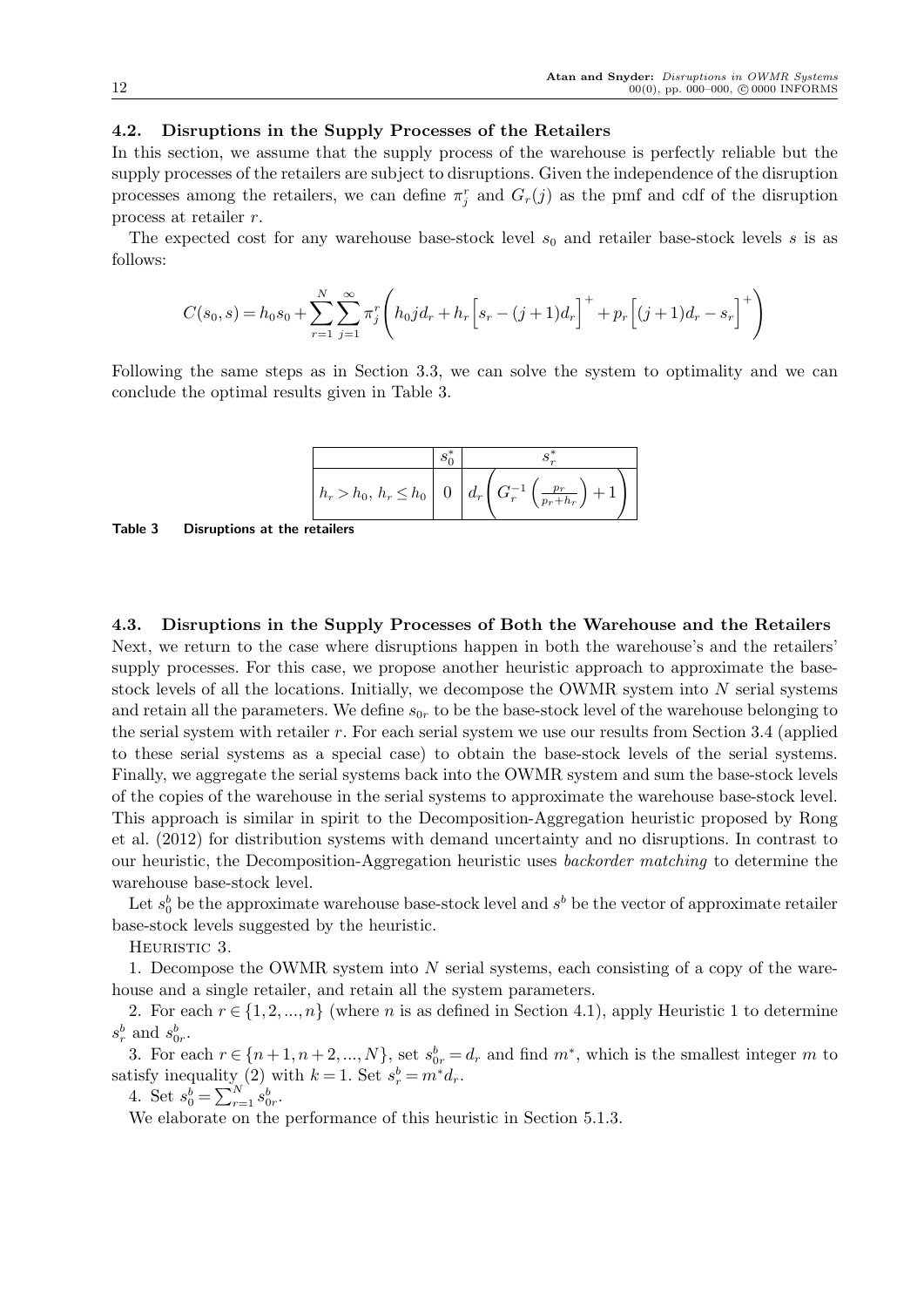## 5. Numerical Results

In the previous section, we analyzed two cases (identical and non-identical retailers) each with three scenarios (based on where disruptions occur). Although we can solve to optimality 3 out of the 6 scenarios, we proposed heuristics for the rest. In this section, we evaluate the performances of these heuristics and elaborate on the effect of disruptions on optimal inventory decisions. In addition, we provide some managerial insights.

When disruptions occur in the supply process(es) of either the warehouse or the retailers, we assume that the disruptions follow a random process governed by a univariate random variable  $\pi_k$  ( $k = i$  for the warehouse,  $k = j$  for the retailers). In order to obtain these probabilities, we model the disruptions using an infinite-horizon discrete-time Markov Chain (DTMC). The state is defined to be the number of consecutive periods that have been disrupted. We define  $\alpha$  and  $\beta$ to be the disruption and recovery probabilities, respectively. Hence, given that a location is in the non-disrupted state in a period, it is disrupted in the next period with probability  $\alpha$  and given that it is disrupted in a period, it recovers in the next period with probability  $\beta$ . Based on these definitions, the long-run distribution of being in state k, i.e.,  $\pi_k$  values, are given as  $\pi_0 = \frac{\beta}{\alpha + 1}$  $\frac{\beta}{\alpha+\beta}$  and  $\pi_k = \frac{\alpha \beta}{\alpha + \beta}$  $\frac{\alpha\beta}{\alpha+\beta}(1-\beta)^{k-1}$   $\forall k \ge 1$  (Snyder and Shen 2011).

On the other hand, when disruptions happen in the supply processes of both the warehouse and the retailers, we model the disruptions using an infinite-horizon discrete-time Markov chain, where the state,  $(i, j)$ , has two components: i represents the number of consecutive disrupted periods in the warehouse and j represents the number of consecutive disrupted periods in the supply processes of the retailers. The state space is  $\{(i, j) : i = 0 \text{ or } j = 0\}$ . We define  $\alpha_0$  ( $\beta_0$ ) and  $\alpha_r$  ( $\beta_r$ ) as the disruption (recovery) probabilities at the warehouse and the retailers, respectively. Our assumption of non-overlapping disruptions at the warehouse and retailers requires the constraint  $\alpha_0 + \alpha_r \leq 1$ to be satisfied. Based on these definitions the steady state probabilities can be determined as in Lemma 5.

LEMMA 2. For a OWMR system with the warehouse and the retailers' supply processes subject to disruptions with disruption and recovery probabilities  $(\alpha_0, \beta_0)$  and  $(\alpha_r, \beta_r)$ , respectively, the steady state probabilities are

$$
\begin{array}{ll}\n\pi_{0,0} = \frac{\beta_0 \beta_r}{\beta_0 \beta_r + \alpha_0 \beta_r + \alpha_r \beta_0} \\
\pi_{i,0} = \alpha_0 (1 - \beta_0)^{i-1} \pi_{0,0}, \quad i \ge 1 \\
\pi_{0,j} = \alpha_r (1 - \beta_r)^{j-1} \pi_{0,0}, \quad j \ge 1.\n\end{array}
$$

#### 5.1. Performance of the Heuristics

5.1.1. Performance of Heuristic 1 In order to assess the performance of Heuristic 1, we apply it to problems with 18,225 different parameter combinations. We consider 3 retailers and fix d at 5. We fix  $h_0$  at 3 and  $p_r$  at 10.  $h_r$  is drawn from a uniform distribution on [3,15]. (Recall that the problem can be solved without the heuristic if  $h_r \leq h_0$ .) We also vary the disruption and recovery probabilities  $(\alpha_0, \beta_0 \text{ and } \beta_r)$  between 0.1 and 0.9 with 0.1 increments. For a given  $\alpha_0$ , we vary  $\alpha_r$  from  $1 - \alpha_0$  to 0.9.<sup>3</sup> For each probability combination, we tested 5  $h_r$  values.

We calculate the exact values of the base-stock levels by enumeration. In all 18,225 of the instances, the heuristic procedure gives the exact result in negligible time. Hence, not only does the heuristic provide a simple procedure to calculate the base-stock levels but it also has an average percentage error of 0 for our instances. This implies that our assumption that a very small increment in the retailers' unit holding cost results in no more than one period's worth of demand change in

<sup>&</sup>lt;sup>3</sup> Due to the constraint  $\alpha_0 + \alpha_r \le 1$ , we have 45 possible  $(\alpha_0, \alpha_r)$  combinations. Together with 81 combinations for  $(\beta_0, \beta_r)$ , the total number of combinations for the disruption and recovery probabilities is 3,645.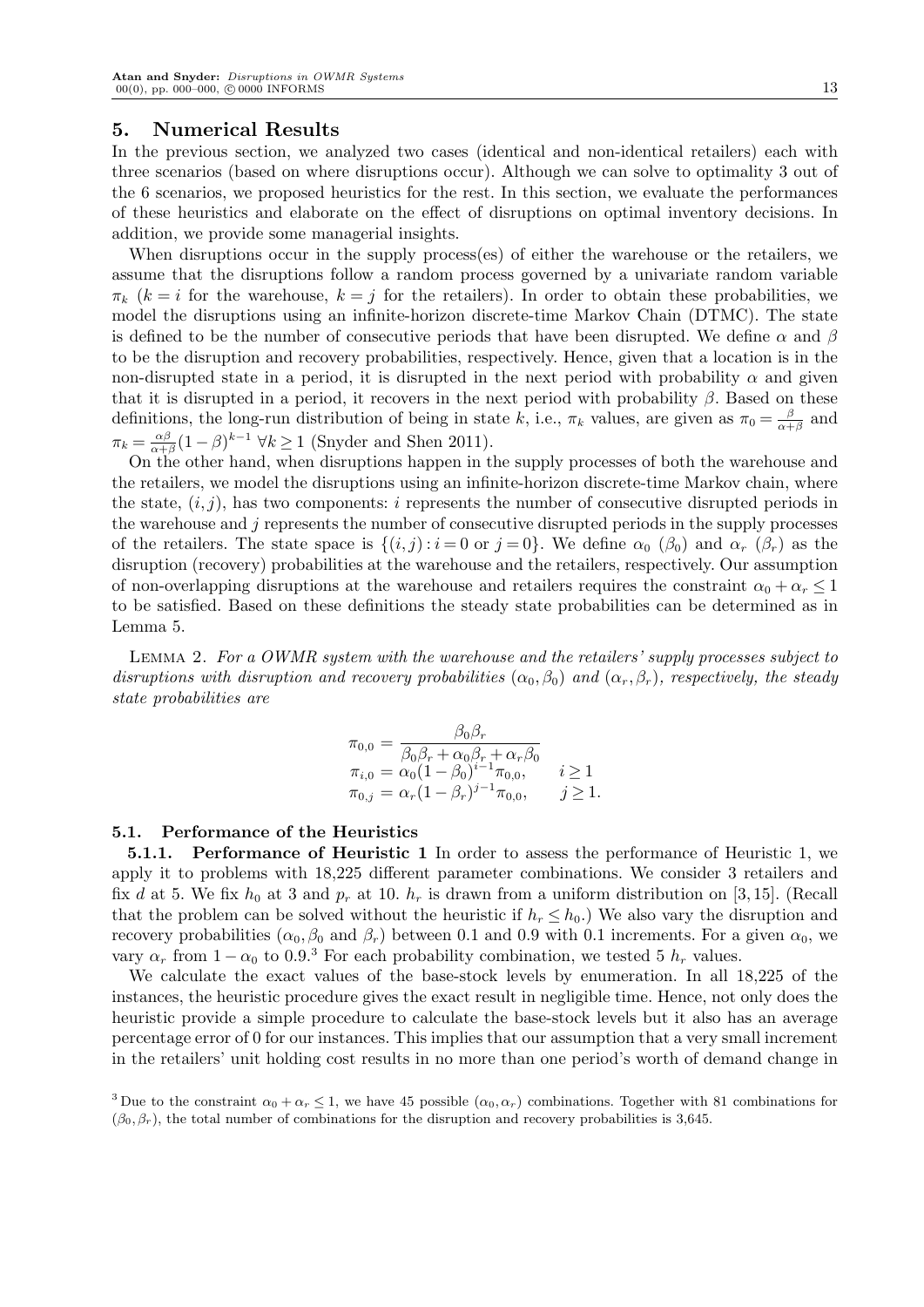the base-stock levels of both the warehouse and the retailers is indeed reasonable. Note that the way we generate the disruption probabilities makes  $\pi_{i,j}$  monotonically decreasing in i and j. This is one of the reasons for not having jumps bigger than the per-period demand in the base-stock values with small changes in  $h_r$ . Other, non-Markovian, ways of generating these probabilities, like assuming directly  $\pi_{0,0} = \pi_{1,0} = \pi_{2,0} = 0.3$  and  $\pi_{0,1} = \pi_{0,2} = 0.05$ , may make our assumption invalid.

5.1.2. Performance of Heuristic 2 We examine the performance of Heuristic 2 by generating 14,580 random data sets. We fix N at 3 and vary  $[d_1, d_2, d_3]$ ,  $h_0$ ,  $h_r$ ,  $p_r$ ,  $\alpha$  and  $\beta$ . For each combination of  $\alpha$ ,  $\beta$ ,  $h_0$  and  $[d_1, d_2, d_3]$ , we randomly generate 20  $(h_r, p_r)$  pairs for each retailer. The values tested for these parameters are given in Table 4.

| Variable        | Values                                          |
|-----------------|-------------------------------------------------|
| $\alpha, \beta$ | $\{0.1, 0.2, , 0.9\}$                           |
| $h_0$           | 5; 10; 15                                       |
| $h_r$           | $\sim U[1, 20]$                                 |
| $p_r$           | $\sim U[2, 30]$                                 |
|                 | $[d_1, d_2, d_3]$   [1,1,1]; [2,5,3]; [10,1,10] |

Table 4 Parameter values for the numerical experiment

We calculate the exact values of the base-stock levels by enumeration and the percentage errors by  $\% \epsilon = \frac{C(s_0, s_r) - C(s_0^*, s_r^*)}{C(s_*^*, s^*)}$  100. Here  $s_0$  and  $s_r$  are the warehouse and retailers' base-stock levels suggested  $C(s_0^*,s_r^*)$ by the heuristic.

In general, the heuristic performs extremely well. The average percentage difference between the optimal cost and the cost suggested by the heuristic is 0.60%. The standard deviation of the percentage error,  $\sigma_{\epsilon}$ , is 2.22%. In 87.96% of the instances, the heuristic gives the optimal result. The average percentage error for the other 12.04% of the cases is 4.96%. Average CPU times for the enumeration procedure and the heuristic are  $5.54$  and  $9.73 \times 10^{-4}$ , respectively.

We observe that in the cases where the heuristic does not provide the optimal solution, it overestimates the true warehouse base-stock level while it underestimates the true retailer basestock levels. This result is expected since the heuristic does not take into account the possible interactions among the retailers' base-stock levels. Once we set a retailer's base-stock level to its per-period demand, it implies keeping more inventory at the warehouse to protect this retailer against supply disruptions. In fact, these warehouse inventories might result in lower base-stock levels at the other retailers as well.

5.1.3. Performance of Heuristic 3 In order to test the performance of Heuristic 3, we fix N at 2 and vary  $[d_1, d_2], h_0, h_r, p_r, \alpha_0, \beta_0, \alpha_r$  and  $\beta_r$ . For each combination of  $\alpha_0, \beta_0, \alpha_r, \beta_r, h_0$ and  $[d_1, d_2]$ , we randomly generate 5  $(h_r, p_r)$  pairs for each of the retailer. The values tested for these parameters are given in Table 5.

| Variable                               | Values                |  |
|----------------------------------------|-----------------------|--|
| $\alpha_0, \beta_0, \alpha_r, \beta_r$ | $\{0.1, 0.2, , 0.9\}$ |  |
| $h_0$                                  | 5; 10; 15             |  |
| $h_r$                                  | $\sim U[1, 20]$       |  |
| $p_r$                                  | $\sim U[2,30]$        |  |
| $[d_1, d_2]$                           | $[1,1]$ ; $[2,5]$     |  |

| Parameter values for the numerical experiment<br>Table 5 |
|----------------------------------------------------------|
|----------------------------------------------------------|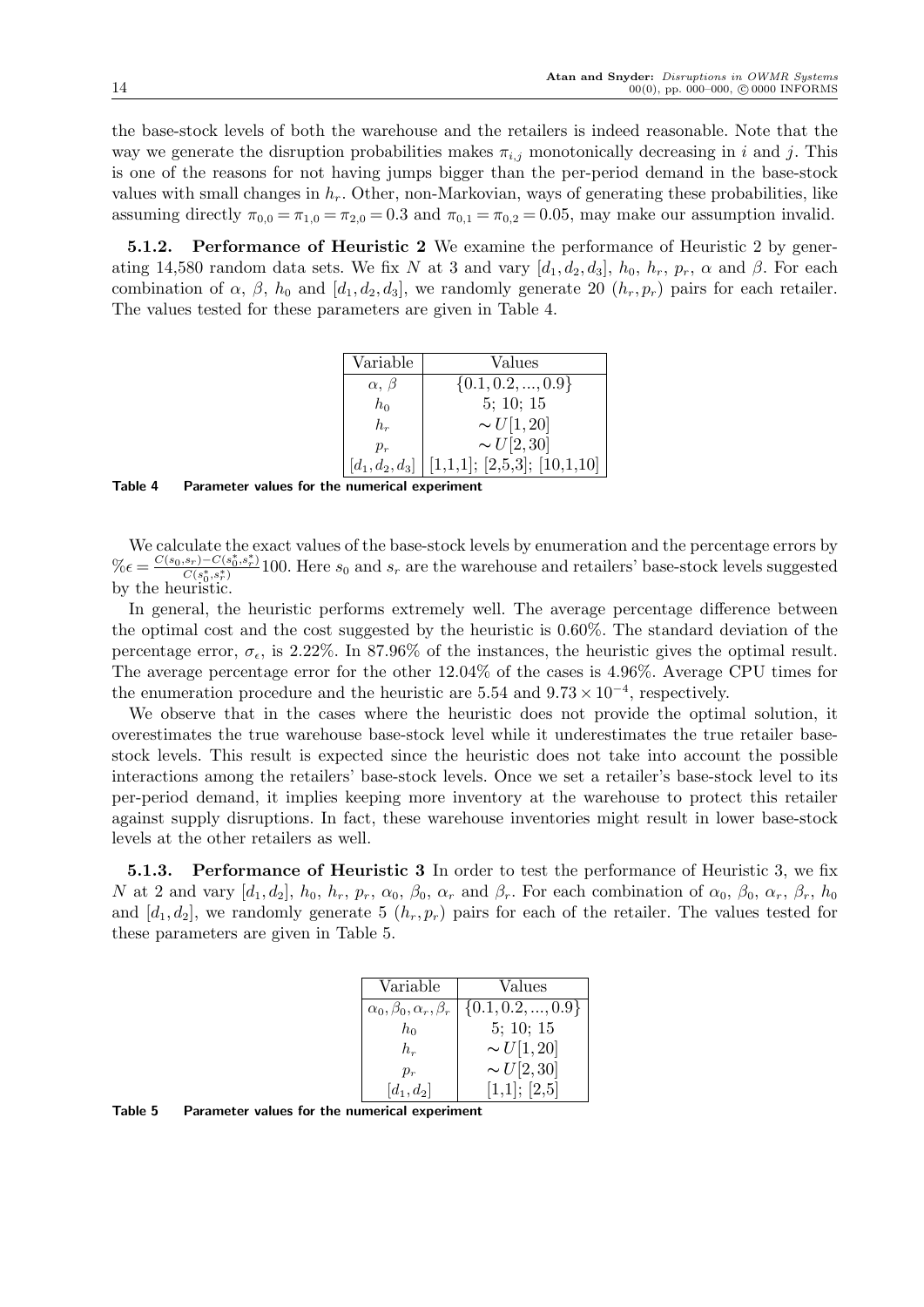In total, we test 109,350 parameter combinations. The average percentage difference between the optimal cost and the cost suggested by the heuristic is 0.68%. The standard deviation of the percentage error,  $\sigma_{\epsilon}$ , is 2.73%. In 86.46% of the cases the heuristic gives the optimal result and the average percentage error of the other 13.54% of the cases is 5.04%.

Calculation of exact base-stock levels relies on enumeration. Average CPU times for the enumeration procedure and the heuristic are  $8.08$  and  $4.30 \times 10^{-3}$ , respectively. The computation time increases considerably as we increase the number of retailers. This is why we perform fewer experiments with  $N = 3$  and  $N = 4$ . The heuristic finds the optimal results in more than 90.00% of these cases and the average percentage error is smaller than 0.5%.

For disruption-free OWMR systems with constant leadtimes, random demands and the cost structure like the one studied in this paper, the sum of the base-stock levels of the parts of the warehouse in all the of serial systems constitutes an upper bound on the optimal base-stock level of the warehouse (Rong et al. 2012). The reason is so called "risk-pooling effect", which suggests that the base-stock level of the original system should be smaller that the sum of the base-stock levels of the parts of the warehouse, because high demand at one retailer can be compensated by low demand at another retailer. This result is not valid for the system we study in this paper. The  $\lim_{N\to\infty}\sum_{r=1}^{N}s_{0r}^{b}$  is not an upper bound for  $s_{0}^{*}$ . In fact, it can be smaller or larger than  $s_{0}^{*}$ . Overall,  $\sum_{r=1}^{N} s_{0r}^{b}$  seems to be a good approximation for  $s_0^*$ .

#### 5.2. Comparative Statics

In order to see how the base-stock levels and the corresponding expected costs depend on the disruption parameters, we test  $9^4 = 6561$  different combinations of  $\alpha_0, \beta_0, \alpha_r$  and  $\beta_r$ . We vary  $\alpha_0$ and  $\alpha_r$  from 0.1 to 0.5 with 0.05 increments and  $\beta_0$  and  $\beta_r$  from 0.1 to 0.9 with 0.1 increments.<sup>4</sup> We assume that there are 3 identical retailers with  $h_r = 5$ ,  $p_r = 10$  and  $d_r = 5$ . For the warehouse, we have either  $h_0 = 3$  or  $h_0 = 8$ . We use Heuristic 1 to calculate the optimal base-stock levels and the expected costs. We take the average of the optimal base-stock levels and the average of the optimal costs and associate these with the particular disruption parameter value. For example, if  $s_0^{\alpha_0=0.3}$  represents the average warehouse base-stock level when  $\alpha_0=0.3$ , we calculate it by

$$
s_0^{\alpha_0=0.3} = \sum_{i=0}^{9} \sum_{j=0}^{9} \sum_{k=0}^{9} s_0^{\alpha_0=0.3,\beta_0=0.5+0.05i,\alpha_r=0.05+0.05j,\beta_r=0.5+0.05k} / 729.
$$

Figure 5.2 shows how disruption parameters affect the optimal warehouse base-stock level. The y-axis represents the percentage change given that the base disruption parameter value is its minimum value. For example, the percentage change for any  $\alpha_0 = i$  is calculated by

$$
\% \text{change} = \frac{s_0^{\alpha_0 = i} - s_0^{\alpha_0 = 0.1}}{s_0^{\alpha_0 = 0.1}} 100.
$$

The same applies to other disruption parameters in the subsequent two graphs for  $s_r$  and  $C(s_0, s_r)$ .

Figure 5.2 suggests that the optimal warehouse base-stock level increases with  $\alpha_0$  and  $\beta_r$ . It is not affected by  $\beta_0$  or  $\alpha_r$ . When  $h_r > h_0$ , it is favorable to keep inventory at the warehouse. However, the warehouse does not want to keep inventory if it cannot ship to the retailers. As  $\beta_r$  increases, the link between the warehouse and the retailers becomes safer and  $s_0$  increases. As expected, when  $\alpha_0$ increases, the warehouse keeps more inventory to protect against disruptions. We do not include a figure for the case with  $h_0 = 8$ , since, as suggested by Table 1, independent of the disruption parameters, we have  $s_0^* = 15$ .

<sup>&</sup>lt;sup>4</sup> We choose to restrict the values for disruption probabilities due to the constraint  $\alpha_0 + \alpha_r \leq 1$ . If, for example,  $\alpha_0 = 0.9$ , this constraint says that the only possible value for  $\alpha_r$  is 0.1. This might result in lower average costs than the case where  $\alpha_0 = 0.8$  and  $\alpha_r$  is either 0.1 or 0.2. However, the average is cost is expected to increase as  $\alpha_0$  increases.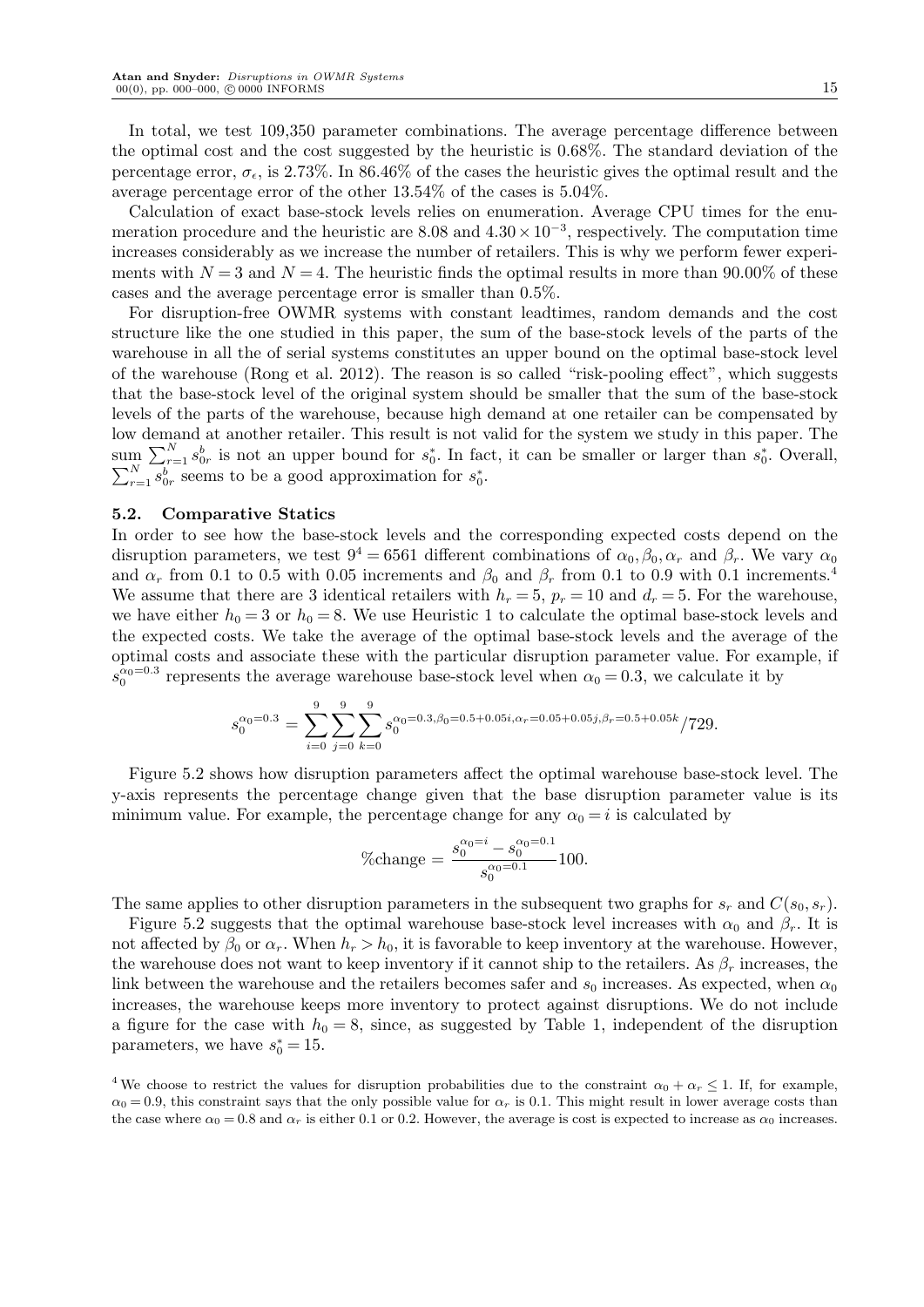

Figure 2 Effect of disruption parameters on the optimal warehouse base-stock level,  $h_0 = 3$ 



Figure 3 Effect of disruption parameters on the optimal retailer base-stock levels, (a)  $h_0 = 3$ , (b)  $h_0 = 8$ 

Figure 3.4.1 depicts the effect of disruption parameters on the optimal retailer base-stock levels for two values of  $h_0$ . When  $h_0$  is small, it is better to keep inventories at the warehouse. However, with increasing  $\alpha_r$ , it becomes unlikely that the warehouse can ship the items it keeps to the retailers. Hence, as suggested by the figure, the retailers need to keep more inventory. Fast recoveries from disruptions in the supply processes of the retailers result in lower base-stock levels at the retailers. Note that, when  $h_0 = 3$ ,  $\alpha_0$  and  $\beta_0$  do not have a prominent effect on  $s_r^*$ . In fact,  $\alpha_0$  causes an increase in  $s_0^*$  (Figure 5.2). Hence, it is up to the warehouse to keep more inventory to protect the whole system against the increased disruption probabilities in its supply system.

On the other hand, when  $h_0 = 8$ , in terms of cost, it is beneficial to keep inventories at the retailers and almost no stock at the warehouse. The  $s_r^*$  values are affected in the same manner by the upstream disruptions. Whether disruptions happen in the supply process of the warehouse or in the supply processes of the retailers,  $s_r^*$  increases with the disruption probability and decreases with the recovery probability.

Figure 3.4.1 shows the effects of disruption parameters on the optimal expected cost for two values of  $h_0$ . The expected cost increases with  $\alpha_0$  and  $\alpha_r$  and decreases with  $\beta_0$  and  $\beta_r$ . For both  $h_0$  values, the effects of the retailers' disruption parameters dominate the effects of the warehouse's disruption parameters. In addition, the recovery probabilities play a more important role than the disruption probabilities. These observations motivate the following section on the managerial insights.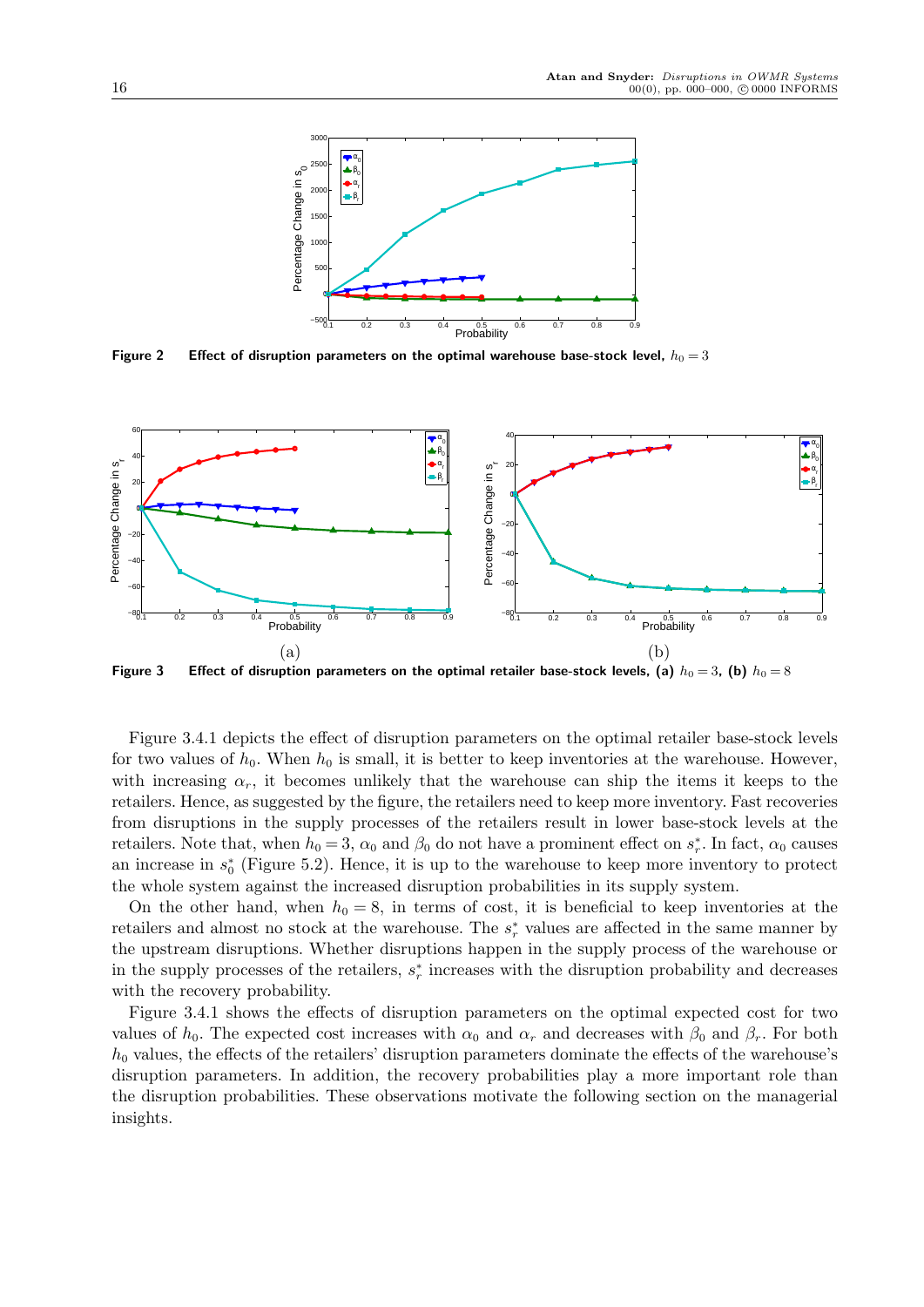

Figure 4 Effect of disruption parameters on the optimal expected cost, (a)  $h_0 = 3$ , (b)  $h_0 = 8$ 

# 5.3. Managerial Insights

Real-world supply chains are much more complicated than the system studied in this paper. A company might have a supply chain with many echelons and many players in each echelon. When inventory systems consist of multiple locations with each location's supply system subject to disruptions, it might be very costly to keep more inventory in each location for events which might never happen. Hence, managers of such companies might object to the conclusion that all players of the supply chain should protect against the disruption possibilities in all parts of the chain. Therefore, they face a problem of determining which disruptions they should protect against and which disruptions they can completely ignore. If managers decide to ignore the disruptions at some parts of the supply chain, what would be the consequences? Ignoring the disruptions at which parts of the supply chain is more costly? In this section, we will address these questions using the results we obtain for a simpler (OWMR) system.

Although some disruptions are unavoidable, supply disruptions caused by transportation problems, labor strikes, etc., can be avoided or their probability of occurrence can be lowered. However, as in efforts to reduce the effects of disruptions, reducing their probability of occurrence can be costly. Hence, company managers may want to know whether to invest more on trying to avoid the disruptions, i.e., decreasing the disruption probabilities, or making their systems more resilient against disruptions, i.e., increasing the recovery probabilities. We answer this question in this section as well.

5.3.1. Ignoring the Disruptions We consider a system with one warehouse and two retailers with all the locations subject to disruptions. We have  $d_r = 5, h_r = 5, p_r = 10$  for  $r \in \{1,2\}$  and  $h_0 = 3$  or  $h_0 = 8$ . We vary disruption and recovery probabilities from 0.1 to 0.9 with 0.1 increments. Hence, the result for each particular  $h_0$  value is based on 3,645 parameter combinations.

Note that, when the system is disruption safe, the optimal base-stock levels are  $s_0^* = 0$  and  $s_r^* = d_r$ . If one location ignores all the disruptions, we equate the base-stock level of that location to its optimal disruption-safe base-stock level and calculate the cost of the system by keeping the base-stock levels of the other locations at their true optimal values. If all locations ignore the disruptions at a particular location of the system, we calculate the optimal base-stock levels with no disruptions at that location. Then, we calculate the cost of ignoring the disruptions.

We analyze 7 different cases and, in Table 6, we summarize the averages of the percentage cost increases resulting from ignoring the disruptions.

According to the results in Table 6, for both  $h_0 = 3$  and  $h_0 = 8$ , the retailers' ignorance is more costly than the warehouse's ignorance. In fact, even if retailers ignore only one type of disruption (either in the supply system of the warehouse or in the supply systems of the retailers), the system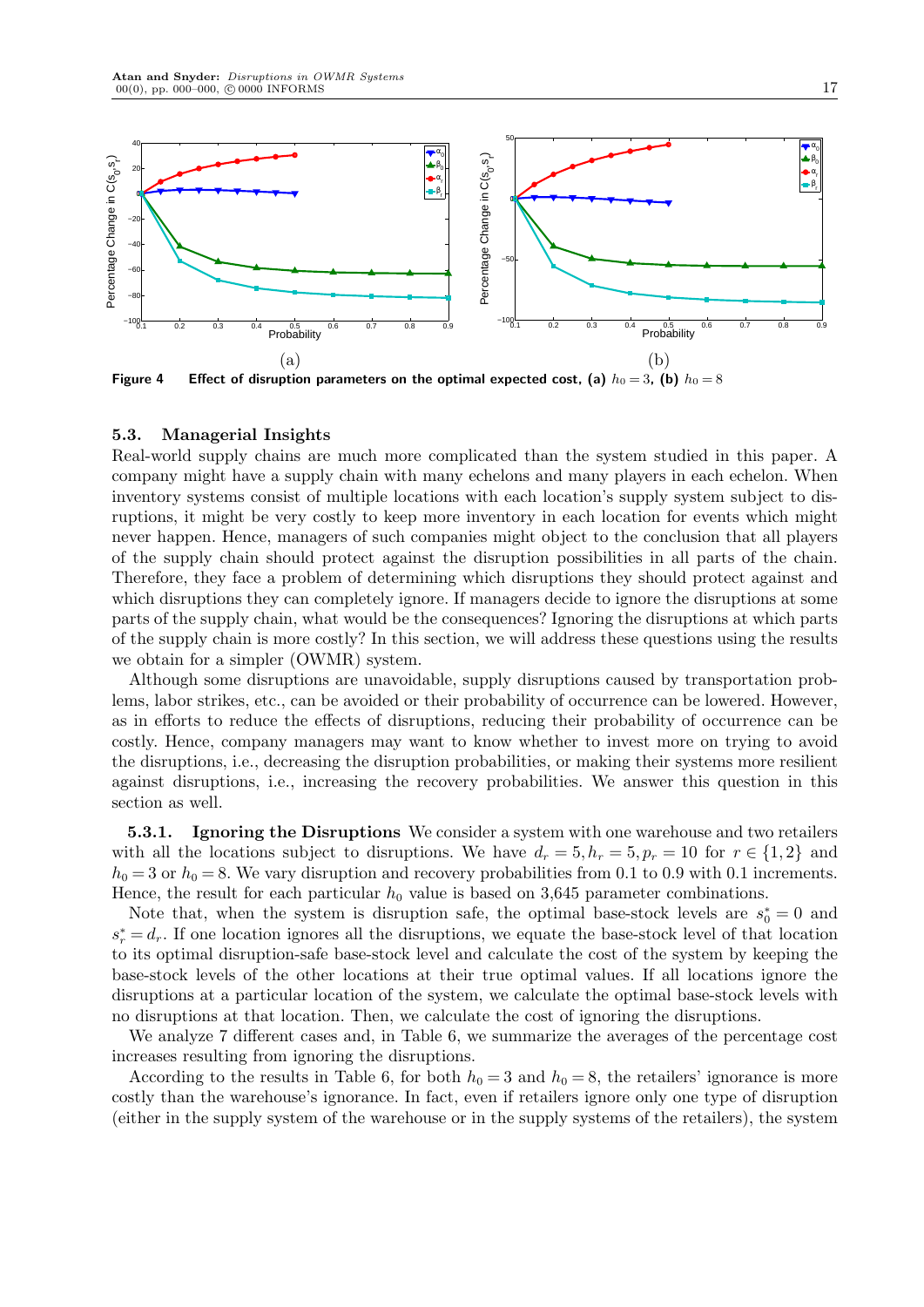| Case                                                                        |  | $h_0 = 3   h_0 = 8$ |
|-----------------------------------------------------------------------------|--|---------------------|
| Warehouse ignores all the disruptions                                       |  | 0.00                |
| Retailers ignore the disruptions at the supply system of the warehouse      |  | 11.17               |
| Retailers ignore the disruptions at their supply systems                    |  | 9.50                |
| Retailers ignore all the disruptions                                        |  | 26.68               |
| All locations ignore the disruptions at the supply system of the warehouse  |  | 15.14               |
| All locations ignore the disruptions at the supply systems of the retailers |  | 9.51                |
| All locations ignore all the disruptions                                    |  | 31.22               |

Table 6 Percentage cost increases resulting from ignoring the disruptions

incurs a higher cost than the case where the warehouse ignores all the disruptions. The reason is that the retailers' inventories are used as direct protection against customer backorders. If they ignore the disruptions and keep less inventories than required, the system incurs high backorder costs. On the other hand, if the warehouse ignores any of the disruptions, the retailers can compensate its ignorance and save the system from incurring high backorder costs.

It costs more if the retailers ignore the disruptions in the supply system of the warehouse when  $h_0 = 8$  (3.80% for  $h_0 = 3$  and 11.17% for  $h_0 = 8$ ). When  $h_0 = 3$ , it is cheaper to hold inventory at the warehouse and the retailers' ignorance can be compensated by keeping more inventory at the warehouse. However, when  $h_0 = 8$ , it is expensive to hold inventory at the warehouse. Hence, the system incurs very high backordering costs by not having sufficient inventories at the warehouse or at the retailers.

When  $h_0 = 3$ , it costs more if retailers ignore the disruptions in their supply processes compared to the disruptions in the supply process of the warehouse (3.80% vs. 10.49%). When retailers ignore the disruptions in the supply process of the warehouse, the warehouse keeps more inventory. However, it does not make sense for the warehouse to keep more inventory as a precaution for the disruptions in the supply processes of the retailers, because it cannot send these inventories to the retailers during the disruptions. This is why the retailers' ignorance of their own disruptions is more costly. On the other hand, when  $h_0 = 8$ , it costs more if retailers ignore the disruptions in the supply system of the warehouse. The reason is that the warehouse does not want to keep more inventory to protect against these disruptions. It is costly to do so. The better option is to incur higher backorder costs and, overall, this implies a higher total cost for the whole system.

When all the locations ignore the disruptions at the warehouse, the optimal base-stock level for the warehouse is 0 for both  $h_0$  and  $h_r$ . In addition, the optimal retailer base-stock levels are the same for both cases. At optimality,  $s_0$  can be positive for the case  $h_0 = 3$  but it is always 0 when  $h_0 = 8$ . For  $h_0 = 3$ , having less inventory at the warehouse results in higher backorders. This is why, when all the locations ignore the disruptions at the warehouse, the percentage cost increase is higher when  $h_0 = 3$  (20.31% vs. 15.14%).

When all the locations ignore the disruptions at the retailers, the percentage cost increase is higher for the case with  $h_0 = 3$  (24.67% vs. 9.51%). The locations only keep more inventory to protect gainst the warehouse disruptions. The numerical results suggest that the extra inventory is kept only at the warehouse when  $h_0 = 3$  and it is kept at the retailers when  $h_0 = 8$ . Keeping inventories at a location away from customers implies higher backorder costs, since during disruptions at the retailers, these inventories cannot be sent to the retailers.

Overall, based on these results and discussions, we can provide the following guidelines for company managers:

• Locations closer to the customers should never ignore the disruptions.

• If holding inventory at the upstream locations is expensive, the disruptions in the supply processes of the upstream locations should not be ignored by the downstream locations.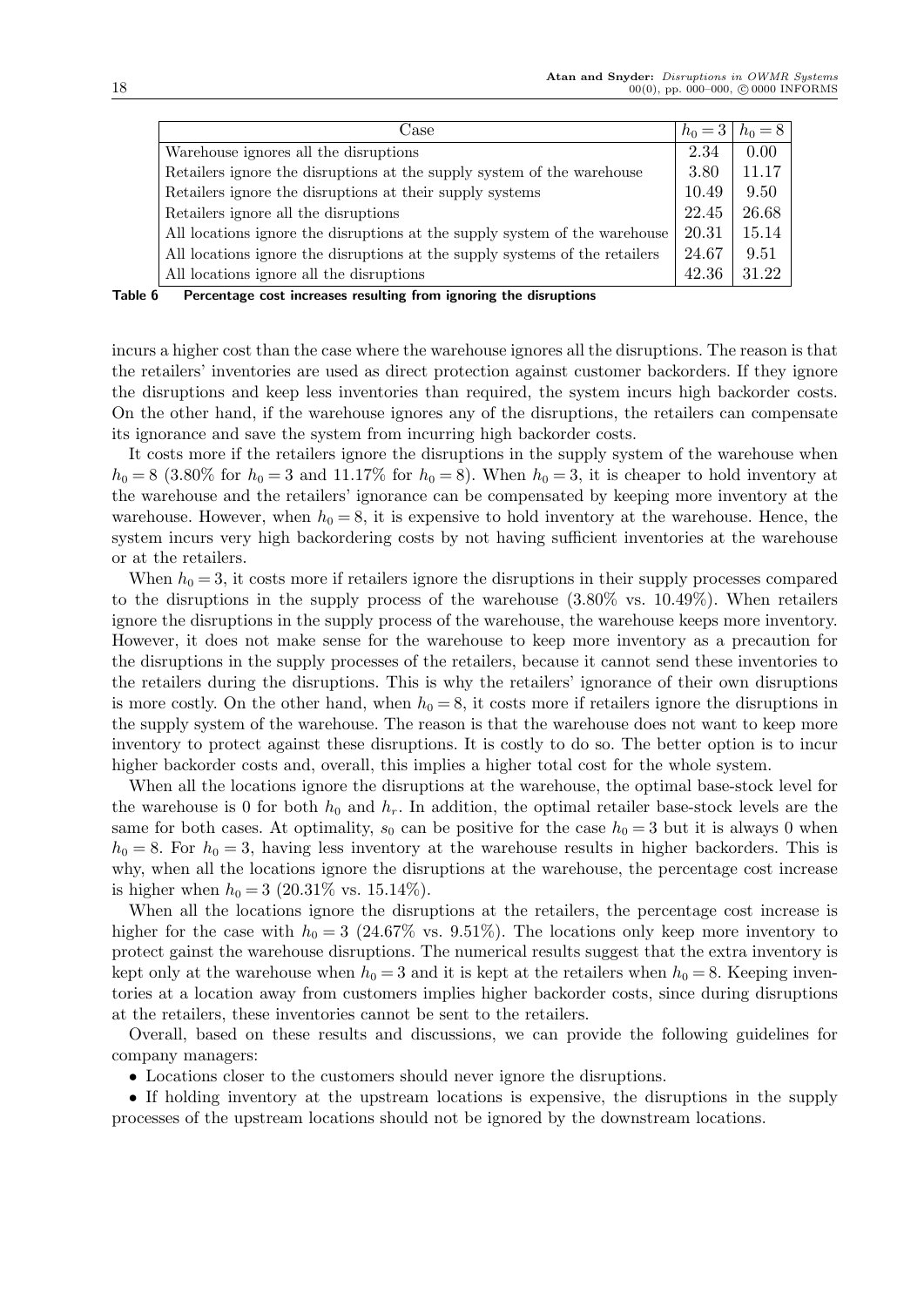• If holding inventory at the upstream locations is cheap, the percentage cost increase of ignoring the upstream disruptions at the downstream locations is not that large. Hence, if downstream locations choose to ignore some of the disruptions, these can be the disruptions in the supply processes of the upstream locations but not the disruptions in their own supply systems.

• Ignoring all the disruptions in all the supply systems can be very costly. The system can benefit if downstream locations take into consideration at least some of the disruptions.

5.3.2. Disruption and Recovery Probabilities Given the results in Section 5.3.1, suppose that a company decides not to ignore the disruptions. Then, in addition to adjusting its base-stock levels, the company can work on either reducing the disruption probabilities or increasing the recovery probabilities. In order to see the effects of these changes, we analyze a serial system with one warehouse and one retailer.<sup>5</sup> We use exactly the same data as in Section 5.3.1, with  $h_0 = 3$ . As a base case, we assume that all probabilities are equal to 0.5. We consider percentage improvements in all four probabilities and generate Figure 5.



Figure 5 Percentage cost reduction achieved by reducing the disruption and increasing the recovery probabilities

Figure 5 suggests that by increasing the recovery probabilities, especially of the disruptions in the supply processes of the retailers, substantial cost benefits can be achieved. Decreasing the disruption probability in the supply processes of the retailers can lead to cost improvements (at most 30% if the disruption probability is reduced from 0.9 to 0.1) as well. However, trying to reduce the disruption probabilities in the supply process of the warehouse does not provide any benefit.

As a result, we advise company managers to focus on reducing the duration of all the disruptions and reducing the probability of occurrence of disruptions closer to the customers. Instead of trying to avoid the disruptions, companies need to develop strategies to mitigate their effects as quickly as possible. The most benefit can be achieved from concentrating on the disruptions happening in the supply processes of the locations closer to customers.

# 6. Conclusions and Future Research Directions

In this paper, we analyze a deterministic-demand OWMR system subject to random disruptions. We assume that the only type of randomness involved in the system is supply disruptions. Among the many ways to mitigate the effects of the disruptions, we consider inventory mitigation.

Initially, we assume that all the retailers are identical. We study three different scenarios, with disruptions happening only in the supply process of the warehouse, only in the supply processes of the retailers and in both of the supply processes. For the first case, we show that the base-stock

<sup>&</sup>lt;sup>5</sup> The conclusions in this section are independent of the number of retailers in the system. This is why we choose to consider the simplest OWMR system, i.e., a two-location serial system.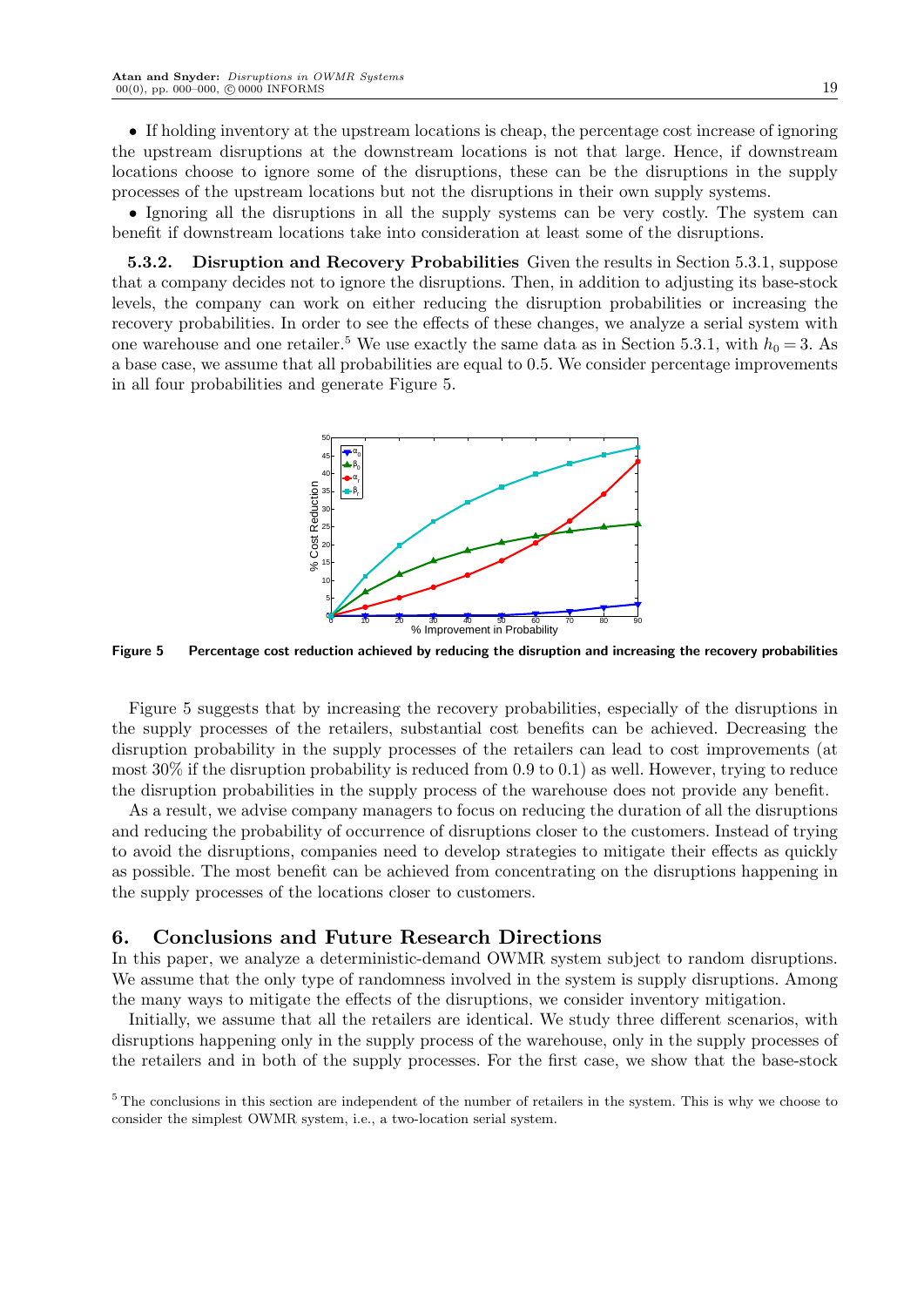levels that minimize the total expected cost depend on the relative magnitudes of the unit holding costs. If it is cheap to hold inventory at the warehouse, then this is the location to protect against the disruptions in its supply system. The opposite is true when the unit holding cost of the retailers is smaller than the warehouse unit holding cost. When disruptions only happen in the supply processes of the retailers, the warehouse sends the orders but the retailers cannot receive them. Since the warehouse is charged the holding cost of these items, it is never optimal for it to hold more than one period's worth of demand. For this case, the retailers hold more inventory to protect against disruptions. When disruptions happen in the supply processes of both the warehouse and the retailers, both locations tend to keep more inventory. We propose a heuristic procedure to approximate the base-stock levels of all locations. Although we have not yet been able to prove this approach is exact, the heuristic finds the optimal solution in every instance tested.

We then relax our assumption of identical retailers and study the three scenarios mentioned above. We propose a heuristic procedure to obtain the base-stock levels of all the locations, when disruptions happen only in the supply system of the warehouse. The average percentage difference between the optimal cost and the cost suggested by the heuristic is 0.60%, and in 87.96% of the cases the heuristic gives the optimal results. We obtain exact expressions for the optimal base-stock levels when disruptions only happen in the supply processes of the retailers. These expressions suggest that each retailer holds more inventory to protect against disruptions in its own supply process. Finally, we propose a heuristic to solve the problem with disruptions at both locations. The heuristic relies on the idea of decomposing the system into serial systems, solving for the base-stock levels (using the results for identical retailers' case) and aggregating the system back to the original OWMR system by summing the base-stock levels of all parts of the warehouse in the serial systems. The average percentage difference between the optimal cost and the cost suggested by the heuristic is 0.58%, and in 87.26% of the cases the heuristic gives the optimal results.

Via numerical analysis, we study the sensitivity of the optimal base-stock levels and the corresponding expected costs to the changes in disruption and recovery parameters. In addition, we quantify the costs of ignoring the disruptions at different parts of the supply chain. We conclude that if companies choose to ignore and do nothing to prevent the consequences of some of the disruptions, these should not be the ones happening close to the customers. In addition, we conclude that it is more costly for the system if supply chain players that have direct contact with the customers ignore the disruptions. By analyzing the effects of decreasing the disruption probabilities and increasing the recovery probabilities, we advise companies to work on reducing the duration of the supply disruptions instead of trying to prevent them.

In this paper we made a few assumptions in particular, deterministic demand and no leadtimes between the warehouse and the retailers. We believe that these simplifying assumptions enabled us to obtain results and insights which will assist us in solving more complex problems. In fact, we have already relaxed our assumption of non-overlapping disruptions and modeled the system as a DTMC. Solving this model and analyzing the effects of overlapping disruptions is one possibility for future research. Our preliminary results with this model suggest that when we add another form of uncertainty to the system subject to random disruptions, the expressions for the expected cost functions and the optimal base-stock levels are even harder to obtain. Therefore, relaxing the assumption of deterministic demand might be accompanied with a need for other approximations and heuristics. In addition, the models can be extended by adding more echelons and considering different disruption processes.

#### Acknowledgments

# Appendix. Proofs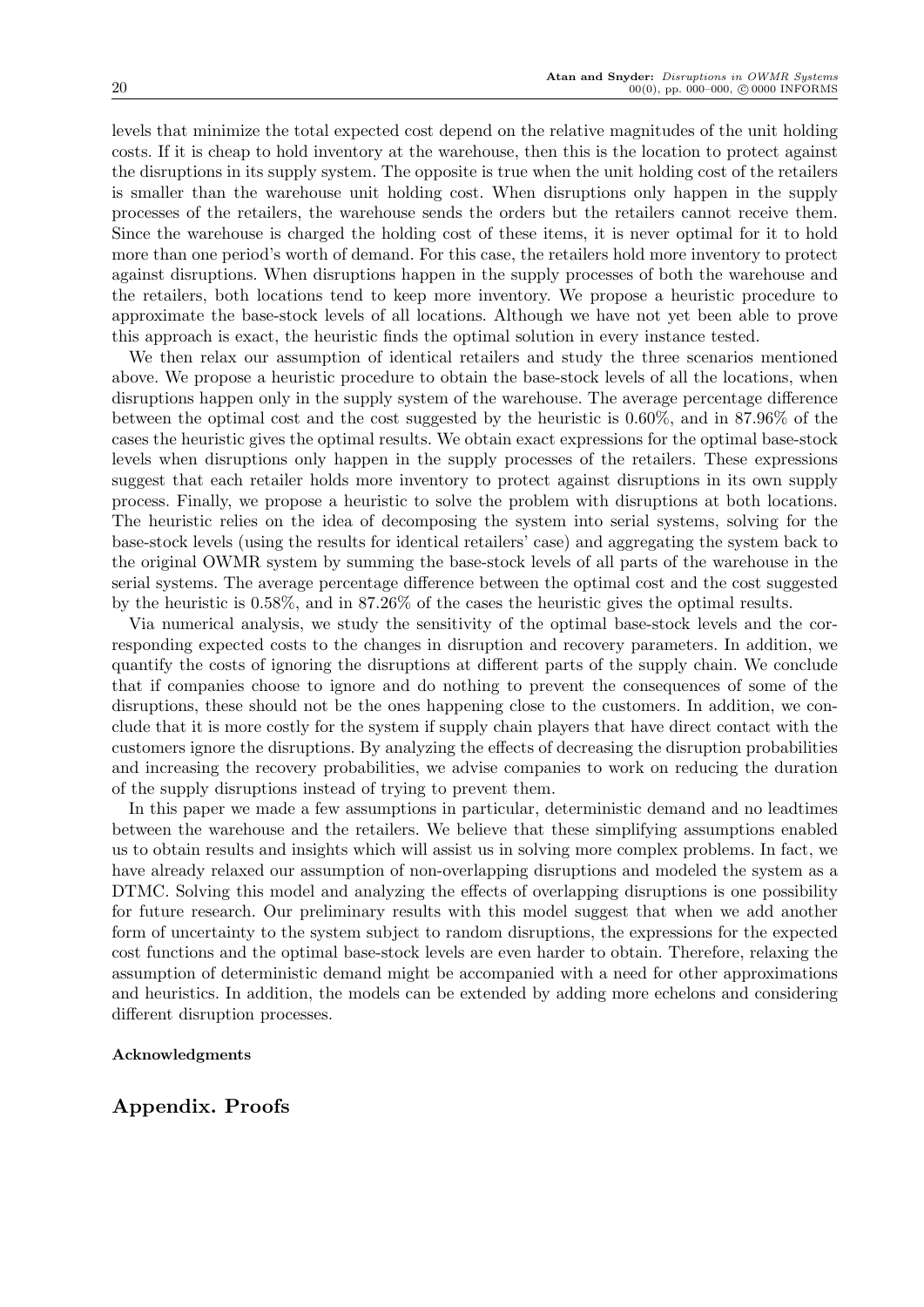## A. Proof of Theorem 3.1

As  $s_0$  changes,  $C(s_0, s_r)$  changes linearly until  $s_0$  equals a multiple of Nd. Similarly, as  $s_r$  changes,  $C(S_0, s_r)$ changes linearly until  $s_r$  equals a multiple of d. The latter result is obvious for the first and third components of  $C(s_0, s_r)$ . For the second component, it relies on  $s_0$  being a multiple of Nd, hence  $\frac{1}{N}(iNd - s_0)^+$  being a multiple of d.

# B. Proof of Theorem 3.1

For convexity, we need to show that the second-order difference with respect to  $s_r$ , i.e.,  $\Delta_{s_r}^2 C(s_0, s_r)$ , is non-negative, i.e.,  $\Delta_{s_r}^2 C(s_0, s_r) \geq 0$ . Since  $s_r^*$  is an integer multiple of d, we define  $\Delta_{s_r}^2 C(s_0, s_r)$  as

$$
\Delta_{s_r}^2 C(s_0, s_r) = \Delta_{s_r} C(s_0, s_r + d) - \Delta_{s_r} C(s_0, s_r)
$$

where

$$
\Delta_{s_r} C(s_0, s_r) = C(s_0, s_r + d) - C(s_0, s_r).
$$

$$
\begin{split} \Delta_{s_{r}}C(kNd,s_{r})=&\pi_{0,0}\left[h_{0}kNd+N\left(h_{r}\left[s_{r}+d-d\right]^{+}+p_{r}\left[d-s_{r}-d\right]^{+}\right)\right]\\ &-\pi_{0,0}\left[h_{0}kNd+N\left(h_{r}\left[s_{r}-d\right]^{+}+p_{r}\left[d-s_{r}\right]^{+}\right)\right]\\ &+\sum_{i=1}^{\infty}\pi_{i,0}\left[h_{0}\left[kNd-iNd\right]^{+}+N\left(h_{r}\left[s_{r}+d-\frac{1}{N}(iNd-kNd)^{+}-d\right]^{+}+p_{r}\left[d+\frac{1}{N}(iNd-kNd)^{+}-s_{r}-d\right]^{+}\right)\right]\\ &-\sum_{i=1}^{\infty}\pi_{i,0}\left[h_{0}\left[kNd-iNd\right]^{+}+N\left(h_{r}\left[s_{r}-\frac{1}{N}(iNd-kNd)^{+}-d\right]^{+}+p_{r}\left[d+\frac{1}{N}(iNd-kNd)^{+}-s_{r}\right]^{+}\right)\right]\\ &+\sum_{j=1}^{\infty}\pi_{0,j}\left[h_{0}\left(kNd+jNd\right)+N\left(h_{r}\left[s_{r}+d-(j+1)d\right]^{+}+p_{r}\left[(j+1)d-s_{r}-d\right]^{+}\right)\right]\\ &-\sum_{j=1}^{\infty}\pi_{0,j}\left[h_{0}\left(kNd+jNd\right)+N\left(h_{r}\left[s_{r}-(j+1)d\right]^{+}+p_{r}\left[(j+1)d-s_{r}\right]^{+}\right)\right]\\ =&N\left(\pi_{0,0}+\sum_{i=1}^{k}\pi_{i,0}\right)\left[h_{r}\left[s_{r}\right]^{+}-h_{r}\left[s_{r}-d\right]^{+}+p_{r}\left[-s_{r}\right]^{+}-p_{r}\left[d-s_{r}\right]^{+}\right]\\ &+Nh_{r}\sum_{i=k+1}^{\infty}\pi_{i,0}\left[\left[s_{r}-\frac{1}{N}(iNd-kNd)\right]^{+}-\left[s_{r}-\frac{1}{N}(iNd-kNd)-s_{r}\right]^{+}\right]\\ &+Ndh_{r}\sum_{j=1}^{\infty}\pi_{i,0}\left[\left[\frac{1}{N}(iNd-kNd)-s_{r}\right]^{+}-\left[d+\frac{1}{N}(iNd-kNd)-s_{r}\right]^{+}\right]\\ &+Ndh_{r}\sum_{j
$$

Given this, we can write  $\Delta^2 C(s_0, s_r)$  as follows:

$$
\Delta_{s_r}^2 C(kNd, s_r) = N\left(\pi_{0,0} + \sum_{i=1}^k \pi_{i,0}\right) \left[h_r\left(d - s_r\right) + h_r\left[s_r - d\right]^+ + p_r\left[d - s_r\right]^+\right] + N d\left(h_r + p_r\right) \left[\pi \frac{s_r}{d} + k, 0 + \pi_{0, \frac{s_r}{d}}\right]
$$

If  $s_r = 0$ ,

$$
\Delta_{s_r}^2 C(kNd, s_r) = Nd(h_r + p_r) \left(\pi_{0,0} + \sum_{i=1}^k \pi_{i,0}\right) + Nd\left(h_r + p_r\right) \left[\pi_{k,0} + \pi_{0,0}\right]
$$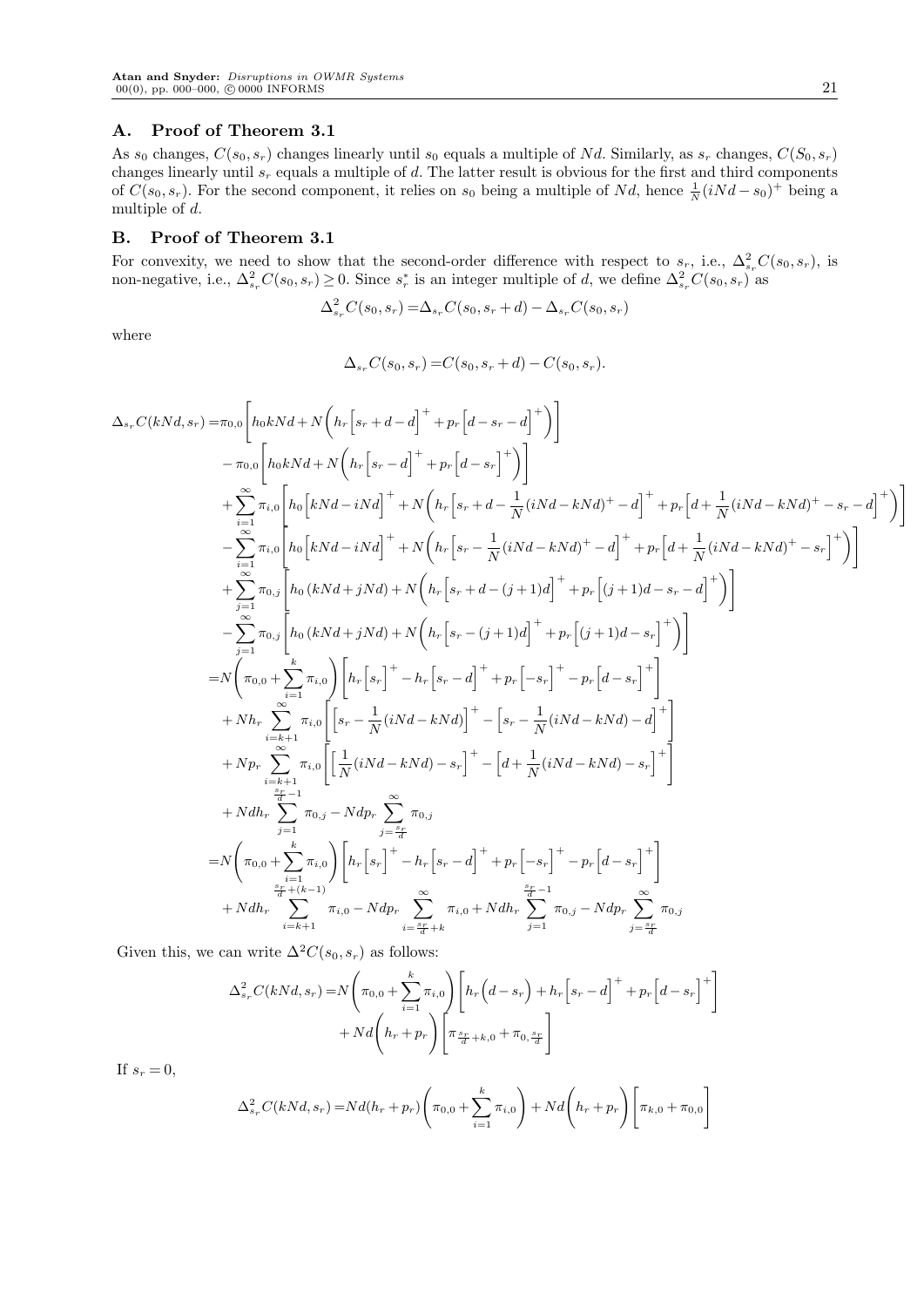≥0

If  $s_r \geq d$ ,

$$
\Delta_{s_r}^2 C(kNd, s_r) = Nd\left(h_r + p_r\right)\left[\pi_{\frac{s_r}{d} + k, 0} + \pi_{0, \frac{s_r}{d}}\right] \ge 0.
$$

Therefore, given that the warehouse base-stock level is  $kNd$ , the cost function  $C(kNd, s_r)$  is convex in  $s_r$ and  $s_r^*(kNd)$  is the smallest  $s_r$  to satisfy the inequality  $\Delta C(kNd, s_r) \geq 0$ . If  $s_r = 0$ , we have  $s_r^*(kNd) \neq 0$ , since

$$
\Delta_{s_r} C(kNd, s_r) = N\left(\pi_{0,0} + \sum_{i=1}^k \pi_{i,0}\right) \left[-p_r\right] - Ndp_r \sum_{i=k}^\infty \pi_{i,0} - Ndp_r \sum_{j=0}^\infty \pi_{0,j} < 0.
$$

Hence,  $s_r^*(kNd) \neq 0$ . Given that  $s_r^*(kNd) \geq d$ ,  $\Delta_{s_r} C(kNd, s_r)$  reduces to

$$
\Delta_{s_r} C(kNd, s_r) = Ndh_r \left( \pi_{0,0} + \sum_{i=1}^{\frac{s_r}{d} + (k-1)} \pi_{i,0} + \sum_{j=1}^{\frac{s_r}{d} - 1} \pi_{0,j} \right) - Ndp_r \left( \sum_{i=\frac{s_r}{d} + k}^{\infty} \pi_{i,0} + \sum_{j=\frac{s_r}{d}}^{\infty} \pi_{0,j} \right)
$$
  
=  $Ndh_r \left( \pi_{0,0} + \sum_{i=1}^{\frac{s_r}{d} + (k-1)} \pi_{i,0} + \sum_{j=1}^{\frac{s_r}{d} - 1} \pi_{0,j} \right) - Ndp_r \left( 1 - \pi_{0,0} - \sum_{i=1}^{\frac{s_r}{d} + (k-1)} \pi_{i,0} - \sum_{j=1}^{\frac{s_r}{d} - 1} \pi_{0,j} \right).$ 

Hence, the optimal retailer base-stock level is  $s_r^*(kNd) = m^*d$ , where  $m^* \geq 1$  is the smallest integer m to satisfy the inequality

$$
\pi_{0,0} + \sum_{i=1}^{m+(k-1)} \pi_{i,0} + \sum_{j=1}^{m-1} \pi_{0,j} \ge \frac{p_r}{p_r + h_r}.
$$

## C. Proof of Lemma 3.1

If disruptions only happen at the supply process of the warehouse, we have  $\pi_{i,j} = 0 \ \forall j > 0$ . Hence, (2) reduces to  $\pi_{0,0} + \sum_{i=0}^{m^*+k-1} \pi_{i,0} \ge \frac{p_r}{p_r + h_r}$ . By definition, the left-hand side of the inequality is  $F(m^*+k-1)$ . Similarly, if disruptions only happen at the supply processes of the retailers, we have  $\pi_{i,j} = 0 \forall i > 0$ . Hence,

(2) reduces to  $\pi_{0,0} + \sum_{i=0}^{m^*-1} \pi_{i,0} \ge \frac{p_r}{p_r + h_r}$ . By definition, the left-hand side of the inequality is  $G(m^*-1)$ .

# D. Proof of Proposition 3.1

$$
\Delta_{s_{0}}C(s_{0},s_{r}) = (\pi_{0,0} + \sum_{j=1}^{\infty} \pi_{0,j})h_{0}(s_{0} + Nd) - (\pi_{0,0} + \sum_{j=1}^{\infty} \pi_{0,j})h_{0}s_{0}
$$
\n
$$
+ \sum_{i=1}^{\infty} \pi_{i,0} \left[ h_{0}\left[s_{0} + Nd - iNd\right]^{+} + N\left(h_{r}\left[s_{r} - \frac{1}{N}(iNd - s_{0} - Nd)^{+} - d\right]^{+} + p_{r}\left[d + \frac{1}{N}(iNd - s_{0} - Nd)^{+} - s_{r}\right]^{+}\right) \right]
$$
\n
$$
- \sum_{i=1}^{\infty} \pi_{i,0} \left[ h_{0}\left[s_{0} - iNd\right]^{+} + N\left(h_{r}\left[s_{r} - \frac{1}{N}(iNd - s_{0})^{+} - d\right]^{+} + p_{r}\left[d + \frac{1}{N}(iNd - s_{0})^{+} - s_{r}\right]^{+}\right) \right]
$$
\n
$$
= N d\left(h_{0}\left(\pi_{0,0} + \sum_{j=1}^{\infty} \pi_{0,j} + \sum_{i=1}^{\frac{s_{0}}{N_{d}} \pi_{i,0}}\right) + h_{r}\sum_{i=\frac{s_{0}}{N_{d}}+s_{r} - 1}^{\frac{s_{0}}{N_{d}}+s_{r} - 1} \pi_{i,0} - p_{r}\sum_{i=\frac{s_{0}}{N_{d}}+s_{r} - 1}^{\infty} \pi_{i,0} \right)
$$
\n
$$
\Delta_{s_{0}}^{2}C(s_{0},s_{r}) = N d\left(h_{0}\left(\pi_{0,0} + \sum_{j=1}^{\infty} \pi_{0,j} + \sum_{i=1}^{\frac{s_{0}}{N_{d}} \pi_{i,0}}\right) + h_{r}\sum_{i=\frac{s_{0}+Nd}{N_{d}}+s_{r} - 1}^{\frac{s_{0}+Nd}{N_{d}}+s_{r} - 1} \pi_{i,0} - p_{r}\sum_{i=\frac{s_{0}+Nd}{N_{d}}+s_{r} - 1}^{\infty} \pi_{i,0} \right)
$$
\n
$$
- N d\left(h_{0}\left(\pi_{0,0} + \sum_{j=1}
$$

# E. Proof of Theorem 3.1

For  $h_r \leq h_0$ ,  $\Delta_{s_0}^2 C(s_0, s_r) \geq 0$ , implying the convexity of  $C(s_0, s_r)$  in  $s_0$ .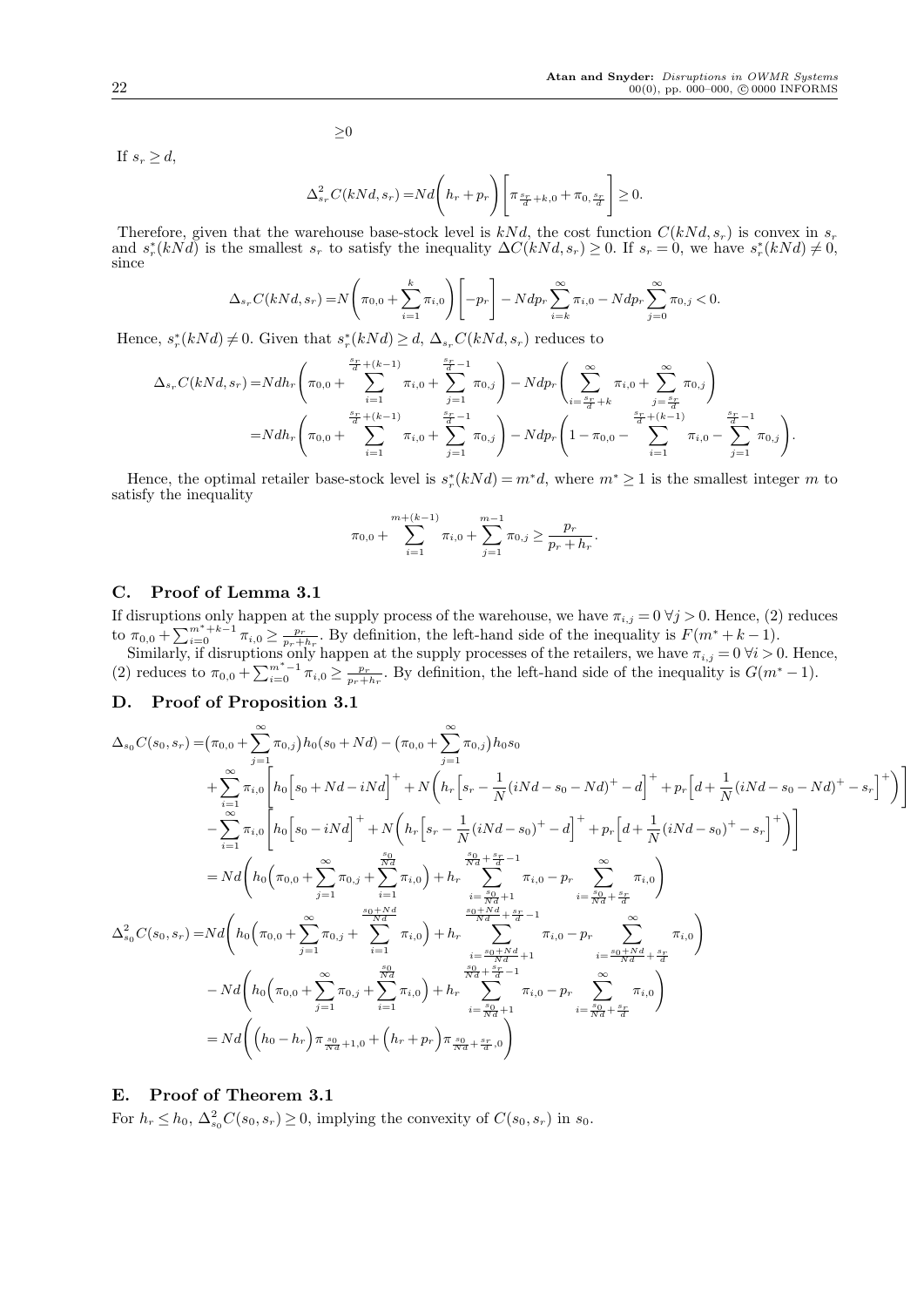#### F. Proof of Theorem 3.2

Define  $t^*$  as

$$
t^* = \min\left\{t : t \in \mathbb{Z}, t \ge F^{-1}\left(\frac{p_r}{p_r + h_r}\right)\right\}
$$

Given this,  $s_r^*(kNd)$  is max  $\{d,(t^*-k+1)d\}$ . The cost function,  $C(s_0, s_r)$  on page 7, can be written as follows  $(\pi_{i,j} = 0 \; \forall j \geq 1)$ :

$$
C(kNd, s_r^*(kNd)) = \sum_{i=0}^{\infty} \pi_i \left[ h_0 \left[ s_0 - iNd \right]^+ + N \left( h_r \left[ s_r^*(kNd) - \frac{1}{N} (iNd - s_0)^+ - d \right]^+ + p_r \left[ d + \frac{1}{N} (iNd - s_0)^+ - s_r^*(kNd) \right]^+ \right) \right]
$$
  
=  $Nd \sum_{i=0}^{\infty} \pi_i \left[ h_0 \left[ k - i \right]^+ + \left( h_r \left[ \max \{1, t^* - k + 1\} - (i - k)^+ - 1 \right]^+ + p_r \left[ 1 + (i - k)^+ - \max \{1, t^* - k + 1\} \right]^+ \right) \right]$ 

For  $k \ge t^*$ , the functions  $C(kNd, s_r^*(kNd))$ ,  $\Delta_{s_0}C(kNd, s_r^*(kNd))$  and  $\Delta_{s_0}^2C(kNd, s_r^*(kNd))$  are as follows:

$$
C(kNd, s_r^*(kNd)) = Nd \left[ h_0 \sum_{i=0}^k \pi_i(k-i) + p_r \sum_{i=k+1}^{\infty} \pi_i(i-k) \right]
$$
  

$$
\Delta_{s_0} C(kNd, s_r^*(kNd)) = Nd(h_0 + p_r)F(k) - Ndp_r
$$
  

$$
\Delta_{s_0}^2 C(kNd, s_r^*(kNd)) = Nd(h_0 + p_r)\pi_{k+1} \ge 0
$$

Hence, when  $k \geq t^*$ ,  $C(kNd, s^*(kNd))$  is convex in  $s_0 = kNd$ . For  $k \leq t^* - 1$ , the functions  $C(kNd, s_r^*(kNd)), \Delta_{s_0}C(kNd, s_r^*(kNd))$  and  $\Delta_{s_0}^2C(kNd, s_r^*(kNd))$  are as follows:

$$
C(kNd, s_r^*(kNd)) = Nd \left[ h_0kF(k) - h_0 \sum_{i=0}^k i\pi_i + h_r(t^* - k)F(k) + h_r \sum_{i=k+1}^\infty \pi_i(t^* - i)^+ + p_r \sum_{i=k+1}^\infty \pi_i(i - t^*)^+ \right]
$$
  
\n
$$
= Nd \left[ h_0kF(k) - h_0 \sum_{i=0}^k i\pi_i + h_r t^*F(k) - h_r kF(k) + h_r \sum_{i=k+1}^t \pi_i(t^* - i) + p_r \sum_{i=t^*}^\infty \pi_i(i - t^*) \right]
$$
  
\n
$$
= Nd \left[ (h_0 - h_r)kF(k) - h_0 \sum_{i=0}^k i\pi_i + (h_r + p_r)t^*F(t^*) - p_r t^* - h_r \sum_{i=k+1}^{t^*} i\pi_i + p_r \sum_{i=t^*}^\infty i\pi_i \right]
$$
  
\n
$$
\Delta_{s_0} C(kNd, s_r^*(kNd)) = Nd(h_0 - h_r)F(k)
$$
  
\n
$$
\Delta_{s_0}^2 C(kNd, s_r^*(kNd)) = Nd(h_0 - h_r)\pi_{k+1}
$$

Hence, when  $k \leq t^* - 1$ ,  $C(kNd, s_r^*(kNd))$  is non-increasing and concave in  $s_0$  if  $h_0 \leq h_r$  and it is nondecreasing and convex in  $s_0$  if  $h_0 \geq h_r$ .

#### G. Proof of Theorem 3.2

When  $h_0 \leq h_r$ , the cost function  $C(s_0, s_r^*(s_0))$  is decreasing up to  $t^* - 1$  and convex afterward. Therefore, the minimizer of this function is the minimizer of the convex part of the function. Hence, we have  $s_0 = k^*Nd$ , where k<sup>\*</sup> is the smallest integer k that satisfies the inequality  $\Delta C(knd, s_r^*(kNd)) = Nd(h_0 + p_r)F(k-1) N dp_r \geq 0.$ 

When  $h_0 \geq h_r$ , the cost function  $C(s_0, s_r^*(s_0))$  is convex in both regions. We know that the minimum warehouse base-stock level is Nd. Note that  $k = 1$  is the smallest integer to satisfy  $Nd(h_0 - h_r)F(k-1)$  $h_r \pi_{k+1} \geq 0$ . Hence,  $s_0^* = Nd$ .

#### H. Proof of Theorem 3.4.1

The result follows directly from Proposition 3.1 and Theorem 3.1.

## I. Proof of Theorem 3.4.1

Based on Proposition 3.1, where  $\Delta_{s_0}C(s_0, s_r)$  is defined, and Section 8, where  $\Delta_{s_r}C(s_0, s_r)$  is determined, we can determine  $\Delta^2_{s_0,s_r}C(s_0,s_r)$  and  $\Delta^2_{s_r,s_0}C(s_0,s_r)$  as follows:

$$
\Delta_{s_0,s_r}^2 C(s_0,s_r) = \Delta_{s_r,s_0}^2 C(s_0,s_r) = N d(h_r + p_r) \pi_{\frac{s_0}{Nd} + \frac{s_r}{d},0}
$$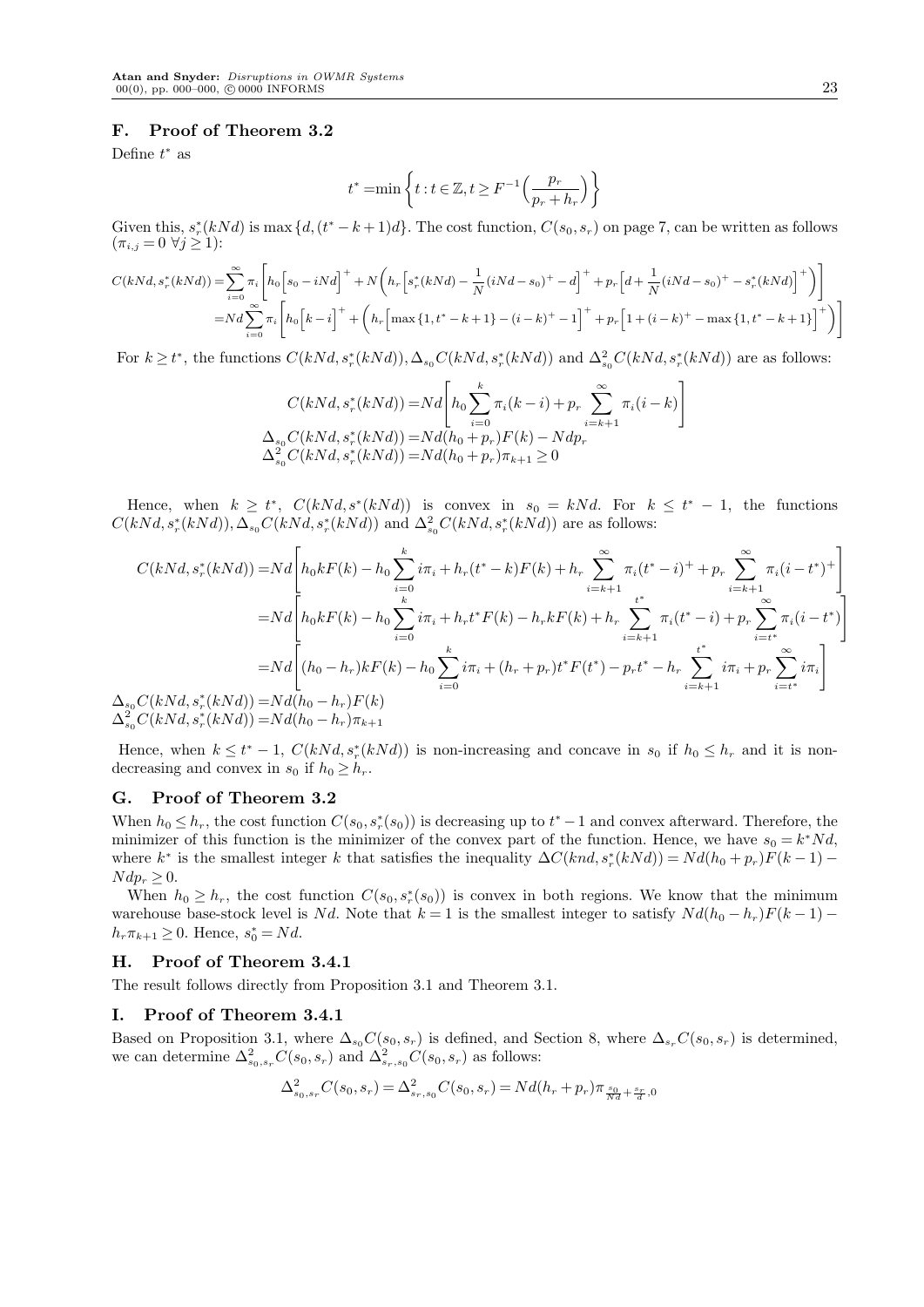We have 
$$
H = \begin{vmatrix} \Delta_{s_0}^2 C(s_0, s_r) & \Delta_{s_0, s_r}^2 C(s_0, s_r) \\ \Delta_{s_r, s_0}^2 C(s_0, s_r) & \Delta_{s_r}^2 C(s_0, s_r) \end{vmatrix}
$$

$$
\Delta_{s_0}^2 C(s_0, s_r) = N d \left( h_0 - h_r \right) \pi_{\frac{s_0}{Nd} + 1, 0} + N d \left( h_r + p_r \right) \pi_{\frac{s_0}{Nd} + \frac{s_r}{d}, 0}
$$

$$
\Delta_{s_0, s_r}^2 C(s_0, s_r) = \Delta_{s_r, s_0}^2 C(s_0, s_r) = N d \left( h_r + p_r \right) \pi_{\frac{s_0}{Nd} + \frac{s_r}{d}, 0}
$$

$$
\Delta_{s_r}^2 C(s_0, s_r) = N d \left( h_r + p_r \right) (\pi_{\frac{s_0}{Nd} + \frac{s_r}{d}, 0} + \pi_{0, \frac{s_r}{d}})
$$

 $\Delta_{s_0}^2 C(s_0, s_r)$  and  $\Delta_{s_r}^2 C(s_0, s_r)$  come from Proposition 3.1 and Section 8, respectively. Since  $\Delta_{s_0}^2 C(s_0, s_r) \ge 0$ and  $\Delta_{s_0}^2 C(s_0, s_r) \Delta_{s_r}^2 C(s_0, s_r) \geq (\Delta_{s_0, s_r}^2 C(s_0, s_r))$ <sup>2</sup>, *H* is positive semi-definite.

# J. Proof of Lemma 5

The DTMC representing the disruptions in the supply processes of both the warehouse and the retailers has the following transition probabilities:  $P((0,0), (1,0)) = \alpha_0$ ,  $P((0,0), (0,1)) = \alpha_r$ ,  $P((0,0), (0,0)) = 1 - \alpha_0$  $\alpha_r$ ,  $P((i,0),(i+1,0)) = 1 - \beta_0 \ \forall i \geq 1$ ,  $P((i,0),(0,0)) = \beta_0 \ \forall i \geq 1$ ,  $P((0,j),(0,j+1)) = 1 - \beta_r \ \forall j \geq 1$  and  $P((0, j), (0, 0)) = \beta_r \forall j \ge 1$ . The set of equations we need to solve to obtain the limiting probabilities are as follows:

$$
\pi_{0,0} = (1 - \alpha_0 - \alpha_r)\pi_{0,0} + \beta_0 \sum_{i=1}^{\infty} \pi_{i,0} + \beta_r \sum_{j=1}^{\infty} \pi_{0,j}
$$
  
\n
$$
\pi_{1,0} = \alpha_0 \pi_{0,0}
$$
  
\n
$$
\pi_{i,0} = (1 - \beta_0)\pi_{i-1,0} \quad \forall i \ge 2
$$
  
\n
$$
\pi_{0,1} = \alpha_r \pi_{0,0}
$$
  
\n
$$
\pi_{0,j} = (1 - \beta_r)\pi_{0,j-1} \quad \forall j \ge 2
$$

In addition, we have  $\pi_{0,0} + \sum_{i=1}^{\infty} \pi_{i,0} + \sum_{j=1}^{\infty} \pi_{0,j} = 1$ . Via simple algebra, the steady state probabilities are obtained.

## References

- Atan, Z., L.V. Snyder. 2012a. EOQ Models with Supply Disruptions. T.-M. Choi, ed., EOQ Inventory Problems: Stochastic and Deterministic Models and Applications. Springer-Verlag. Forthcoming.
- Atan, Z., L.V. Snyder. 2012b. Inventory Strategies to Manage Supply Disruptions. H. Gurnani, A. Mehrotra, S. Ray, eds., Managing Supply Disruptions. Springer-Verlag, 115–139.
- Clark, J., H. Scarf. 1960. Optimal policies for a multi-echelon inventory problem. Management Science 6(4) 475–490.
- DeCroix, G. 2012. Inventory management for an assembly system subject to supply disruptions. Management Science Forthcoming.
- Güllü, R., E. Önal, N. Erkip. 1997. Analysis of a deterministic demand production/inventory system under nonstationary supply uncertainty supply uncertainty. IIE Transactions 29 703–709.
- Hendricks, K.B., V.R. Singhal. 2003. The effects of supply chain glitches on shareholder wealth. Journal of Operations Management 21(5) 501–522.
- Hendricks, K.B., V.R. Singhal. 2005a. Association between supply chain glitches and operating performance. Management Science 51(5) 695–711.
- Hendricks, K.B., V.R. Singhal. 2005b. An empirical analysis of the effect of supply chain disruptions on long-run stock price performance and equity risk of the firm. Production and Operations Management  $14(1)$  35-52.
- Nahmias, S. 1979. Simple approximations for a variety of dynamic leadtime lost-sales inventory models. Operations Research 27(5) 904–924.
- Rong, Y., Z. Atan, L. V. Snyder. 2012. Heuristics for base-stock levels in locally controlled multi-echelon distribution networks with first-come first-served policies Working Paper.
- Schmitt, A. J., L. V. Snyder, Z.-J. M. Shen. 2010a. Centralization versus decentralization: Risk pooling, risk diversification, and supply uncertainty in a one-warehouse multiple-retailer system. Working Paper.